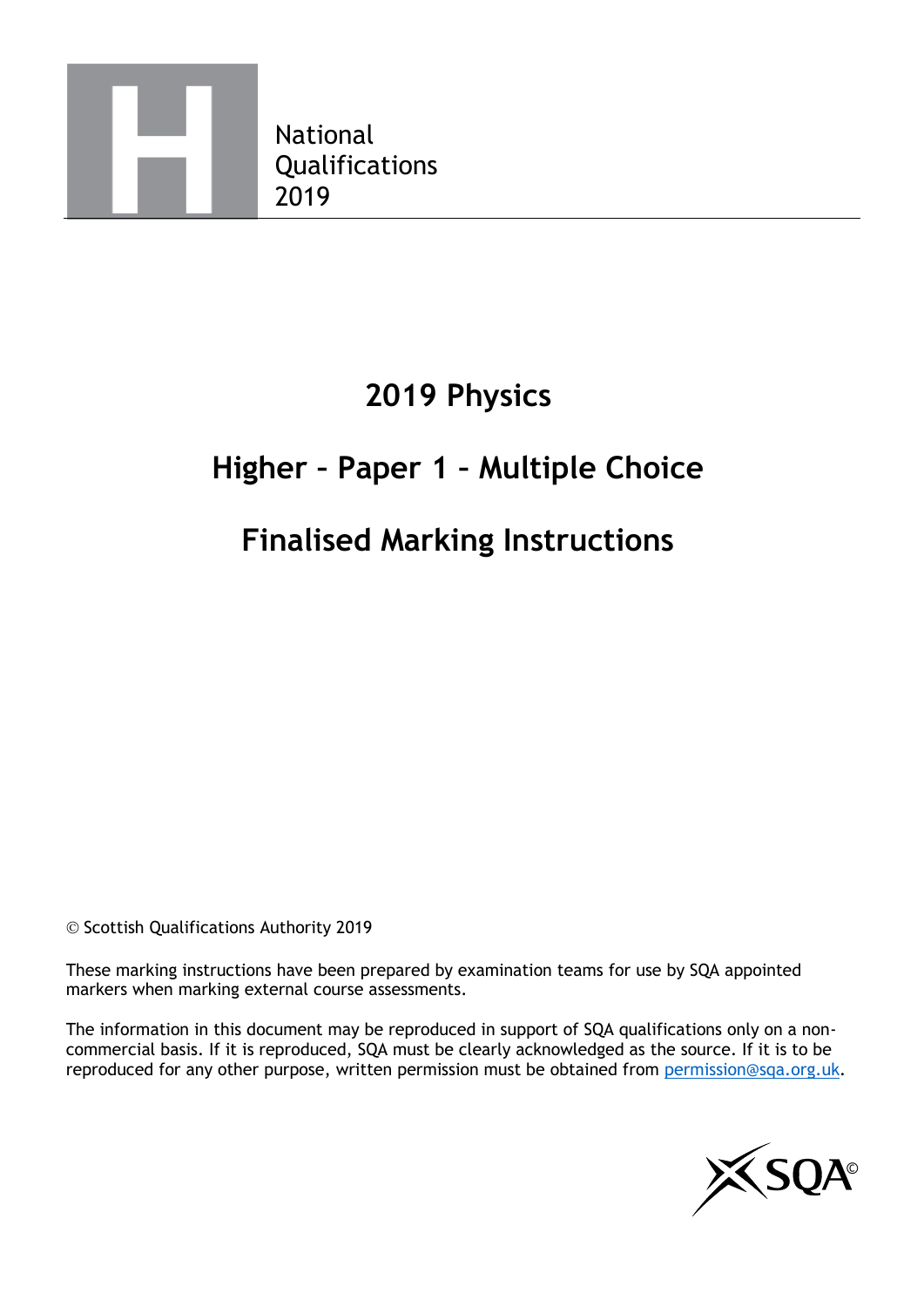### **Marking instructions for each question**

| Question | Answer                    | Mark        |  |
|----------|---------------------------|-------------|--|
| 1.       | E                         | 1           |  |
| 2.       | В                         | 1           |  |
| 3.       | D                         | 1           |  |
| 4.       | A                         | 1           |  |
| 5.       | B                         | 1           |  |
| 6.       | E                         | 1           |  |
| 7.       | B                         | 1           |  |
| 8.       | $\mathsf C$               | 1           |  |
| 9.       | B                         | 1           |  |
| 10.      | E                         | 1           |  |
| 11.      | D                         | 1           |  |
| 12.      | A                         | 1           |  |
| 13.      | $\boldsymbol{\mathsf{A}}$ | 1           |  |
| 14.      | $\mathsf C$               | 1           |  |
| 15.      | E                         | 1           |  |
| 16.      | $\mathsf C$               | 1           |  |
| 17.      | $\mathsf C$               | 1           |  |
| 18.      | C                         | 1           |  |
| 19.      | D                         | 1           |  |
| 20.      | A                         | 1           |  |
| 21.      | B                         | 1           |  |
| 22.      | $\mathsf C$               | 1           |  |
| 23.      | D                         | 1           |  |
| 24.      | B                         | 1           |  |
| 25.      | E                         | $\mathbf 1$ |  |

### **[END OF MARKING INSTRUCTIONS]**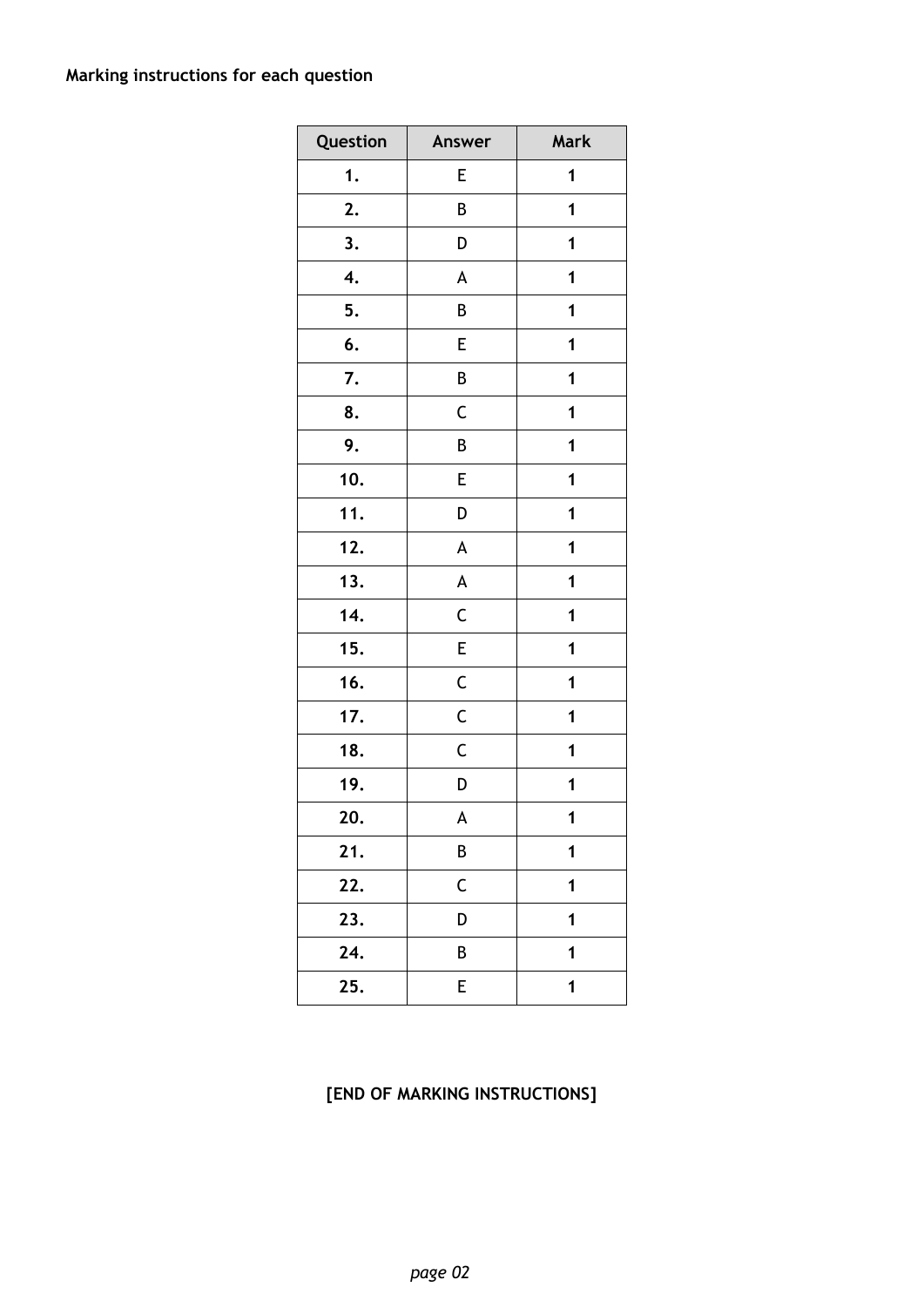

# **2019 Physics**

## **Higher – Paper 2**

## **Finalised Marking Instructions**

© Scottish Qualifications Authority 2019

These marking instructions have been prepared by examination teams for use by SQA appointed markers when marking external course assessments.

The information in this document may be reproduced in support of SQA qualifications only on a noncommercial basis. If it is reproduced, SQA must be clearly acknowledged as the source. If it is to be reproduced for any other purpose, written permission must be obtained from [permission@sqa.org.uk.](mailto:permission@sqa.org.uk)

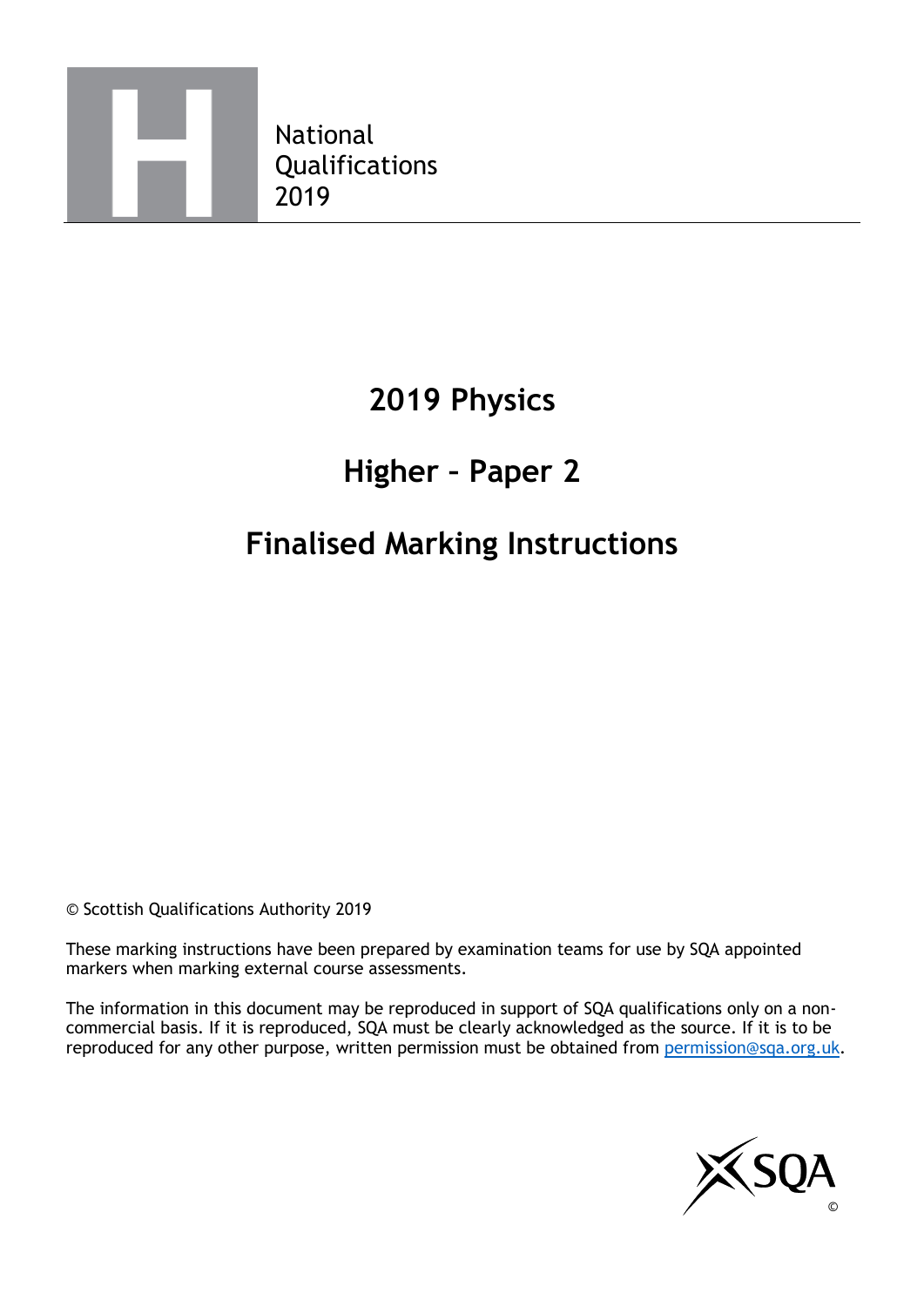**General marking principles for Physics Higher**

### *Marks for each candidate response must always be assigned in line with these marking principles, the Physics: general marking principles (GMPs)*

#### *(http://www.sqa.org.uk/files\_ccc/Physicsgeneralmarkingprinciples.pdf) and the detailed marking instructions for this assessment.*

- (a) Marking should always be positive. This means that, for each candidate response, marks are accumulated for the demonstration of relevant skills, knowledge and understanding: they are not deducted from a maximum on the basis of errors or omissions.
- (b) If a candidate response does not seem to be covered by either the principles or detailed marking instructions, and you are uncertain how to assess it, you must seek guidance from your team leader.
- (c) Where a wrong answer to part of a question is carried forward and the wrong answer is then used correctly in the following part, give the candidate credit for the subsequent part or 'followon'. (GMP 17)
- (d) Award full marks for a correct final answer (including units if required) on its own, unless a numerical question specifically requires evidence of working to be shown, eg in a 'show' question. (GMP 1)
- (e) Award marks where a diagram or sketch conveys correctly the response required by the question. Clear and correct labels (or the use of standard symbols) are usually required for marks to be awarded. (GMP 19)
- (f) Award marks for knowledge of relevant relationships alone. When a candidate writes down several relationships and does not select the correct one to continue with, for example by substituting values, do not award a mark.
- (g) Award marks for non-standard symbols where the symbols are defined and the relationship is correct, or where the substitution shows that the relationship used is correct. This must be clear and unambiguous. (GMP 22)
- (h) Do not award marks if a 'magic triangle' (eg)  $\sqrt{1-x}$  is the only statement in a candidate's

response. To gain the mark, the correct relationship must be stated, for example  $V = IR$  or

$$
R=\frac{V}{I} \text{ (GMP 6)}
$$

(i) In rounding to an expected number of significant figures, award the mark for correct answers which have up to two figures more or one figure less than the number in the data with the fewest significant figures. (GMP 10)

(Note: the use of a recurrence dot, eg 0·6 , would imply an infinite number of significant figures and would therefore not be acceptable.)

(j) Award marks where candidates have incorrectly spelled technical terms, provided that responses can be interpreted and understood without any doubt as to the meaning. Where there is ambiguity, do not award the mark. Two specific examples of this would be when the candidate uses a term that might be interpreted as 'reflection', 'refraction' or 'diffraction' (for example 'defraction'), or one that might be interpreted as either 'fission' or 'fusion' (for example 'fussion'). (GMP 25)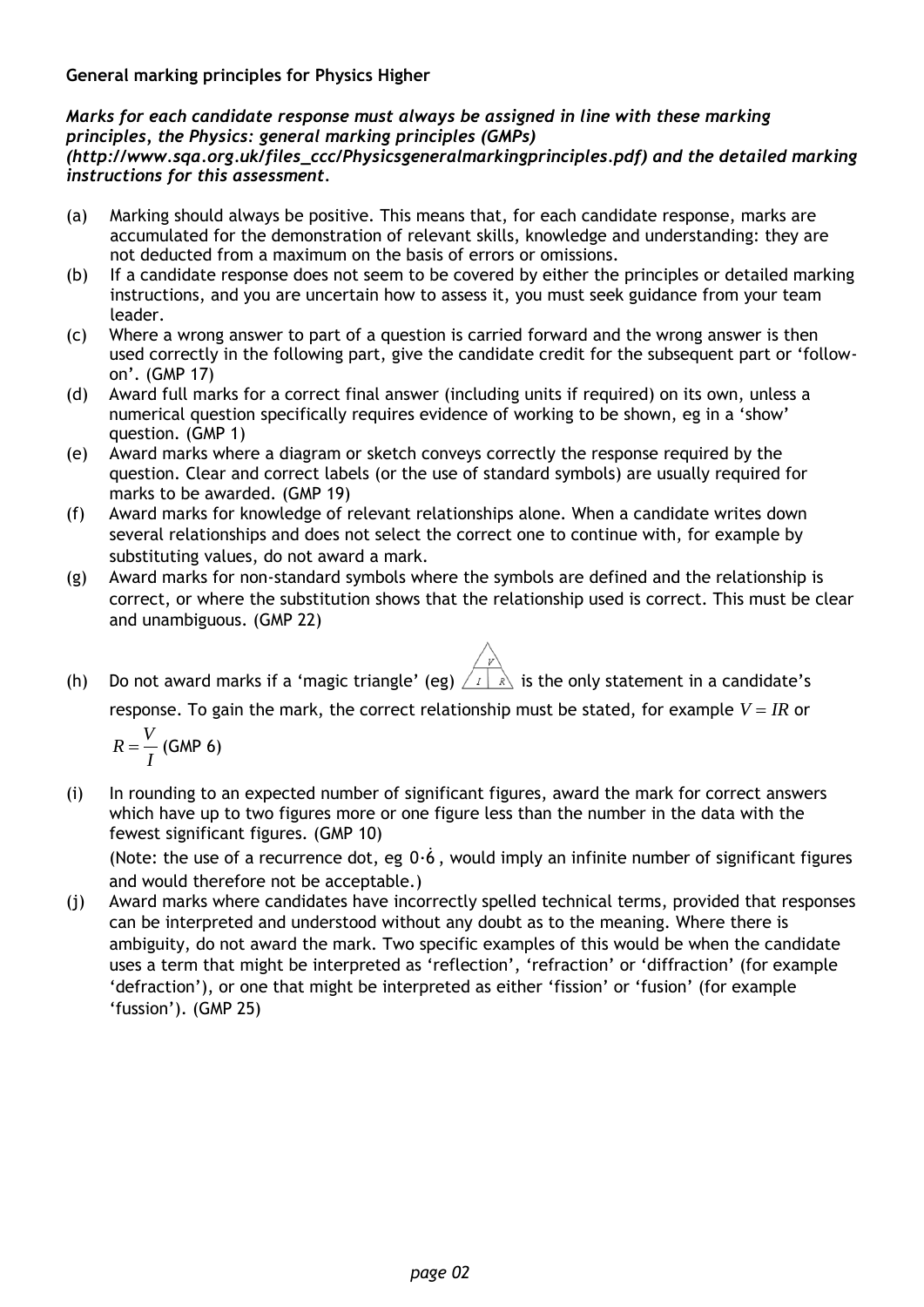- **(k)** Only award marks for a valid response to the question asked. Where candidates are asked to:
	- **identify**, **name**, **give**, or **state**, they must only name or present in brief form.
	- **describe**, they must provide a statement or structure of characteristics and/or features.
	- **explain**, they must relate cause and effect and/or make relationships between things clear.
	- **determine** or **calculate**, they must determine a number from given facts, figures or information.
	- **estimate**, they must determine an approximate value for something.
	- **justify**, they must give reasons to support their suggestions or conclusions. For example this might be by identifying an appropriate relationship and the effect of changing variables.
	- **show that**, they must use physics [and mathematics] to prove something, for example a given value – *all steps, including the stated answer, must be shown*.
	- **predict**, they must suggest what may happen based on available information.
	- **suggest**, they must apply their knowledge and understanding of physics to a new situation. A number of responses are acceptable: award marks for any suggestions that are supported by knowledge and understanding of physics.
	- **use their knowledge of physics or aspect of physics to comment on**, they must apply their skills, knowledge and understanding to respond appropriately to the problem/situation presented (for example by making a statement of principle(s) involved and/or a relationship or equation, and applying these to respond to the problem/situation). Candidates gain marks for the breadth and/or depth of their conceptual understanding.

#### **Standard three marker**

The examples over the page set out how to apportion marks to answers requiring calculations. These are the 'standard three marker' type of questions.

Award full marks for a correct answer to a numerical question, even if the steps are not shown explicitly, **unless** it specifically requires evidence of working to be shown.

For some questions requiring numerical calculations, there may be alternative methods (eg alternative relationships) which would lead to a correct answer.

Sometimes, a question requires a calculation which does not fit into the 'standard three marker' type of response. In these cases, the detailed marking instructions will contain guidance for marking the question.

When marking partially correct answers, apportion individual marks as shown over the page.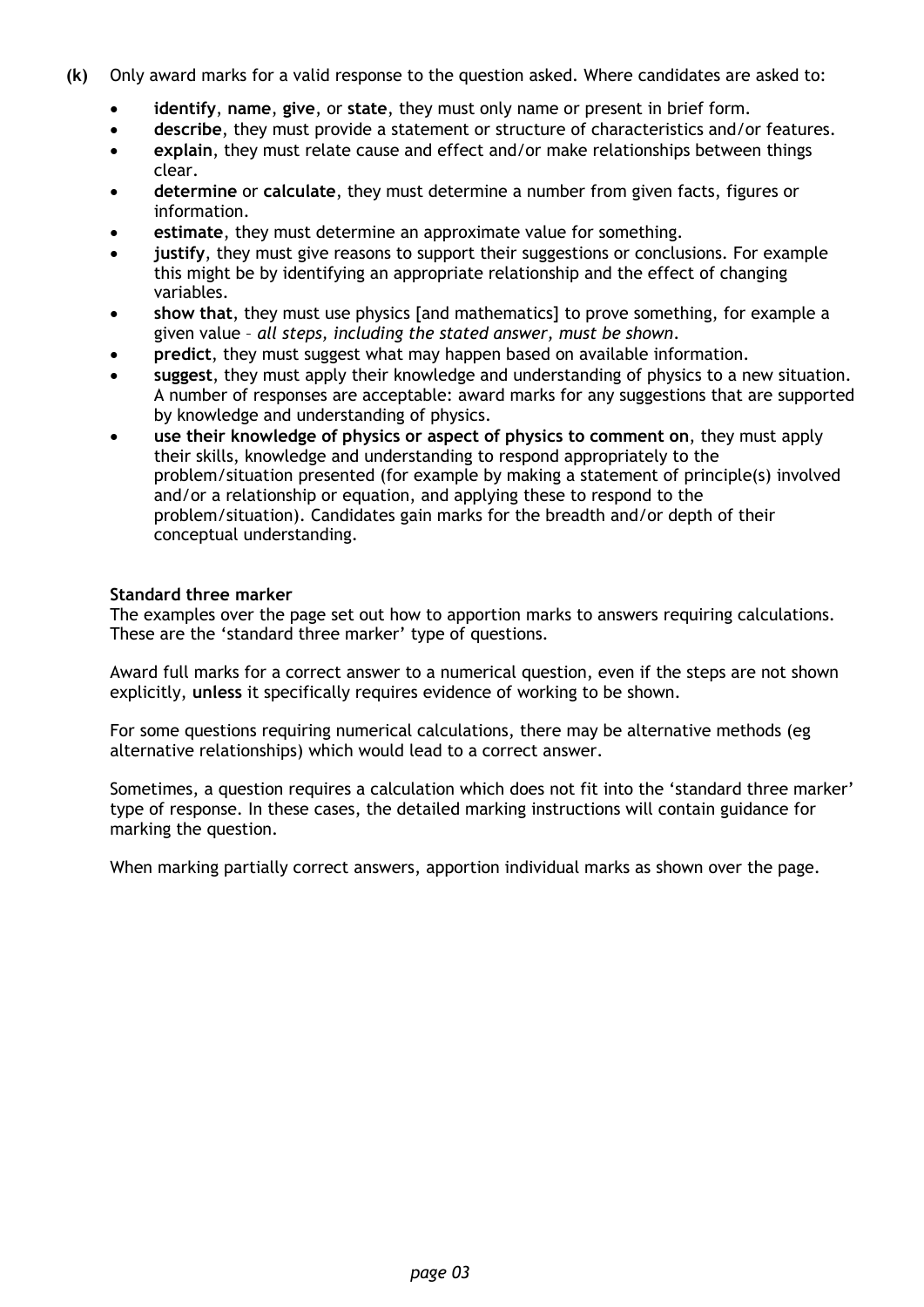#### **Example of a 'standard three marker' question**

The current in a resistor is  $1.5$  amperes when the potential difference across it is  $7.5$  volts. Calculate the resistance of the resistor. **(3 marks)**

|     | <b>Candidate answer</b>                                      | <b>Mark and comment</b>                                                |
|-----|--------------------------------------------------------------|------------------------------------------------------------------------|
|     | 1. $V = IR$<br>$7.5 = 1.5 \times R$<br>$R = 5.0 \Omega$      | 1 mark: relationship<br>1 mark: substitution<br>1 mark: correct answer |
|     | 2. $5.0 \Omega$                                              | 3 marks: correct answer                                                |
|     | 3. 5.0                                                       | 2 marks: unit missing                                                  |
| 4.  | 4.0 $\Omega$                                                 | 0 marks: no evidence, wrong answer                                     |
|     | 5. $\qquad \qquad \Omega$                                    | 0 marks: no working or final answer                                    |
|     | 6. $R = \frac{V}{I} = \frac{7.5}{1.5} = 4.0 \Omega$          | 2 marks: arithmetic error                                              |
|     | 7. $R = \frac{V}{I} = 4.0 \Omega$                            | 1 mark: relationship only                                              |
|     | 8. $R = \frac{V}{I} = \Omega$                                | 1 mark: relationship only                                              |
|     | 9. $R = \frac{V}{I} = \frac{7.5}{1.5} = \Omega$              | 2 marks: relationship and substitution, no final answer                |
|     | 10. $R = \frac{V}{I} = \frac{7.5}{1.5} = 4.0$                | 2 marks: relationship and substitution, wrong answer                   |
|     | 11. $R = \frac{V}{I} = \frac{1.5}{7.5} = 5.0 \Omega$         | 1 mark: relationship but wrong substitution                            |
|     | 12. $R = \frac{V}{I} = \frac{75}{1.5} = 5.0 \Omega$          | 1 mark: relationship but wrong substitution                            |
|     | 13. $R = \frac{I}{V} = \frac{7.5}{1.5} = 5.0 \Omega$         | 0 marks: wrong relationship                                            |
|     | 14. $V = IR$<br>$7.5 = 1.5 \times R$<br>$R = 0.2 \Omega$     | 2 marks: relationship and substitution, arithmetic error               |
| 15. | $V = IR$<br>$R = \frac{I}{V} = \frac{1.5}{7.5} = 0.2 \Omega$ | 1 mark: relationship only, wrong rearrangement of symbols              |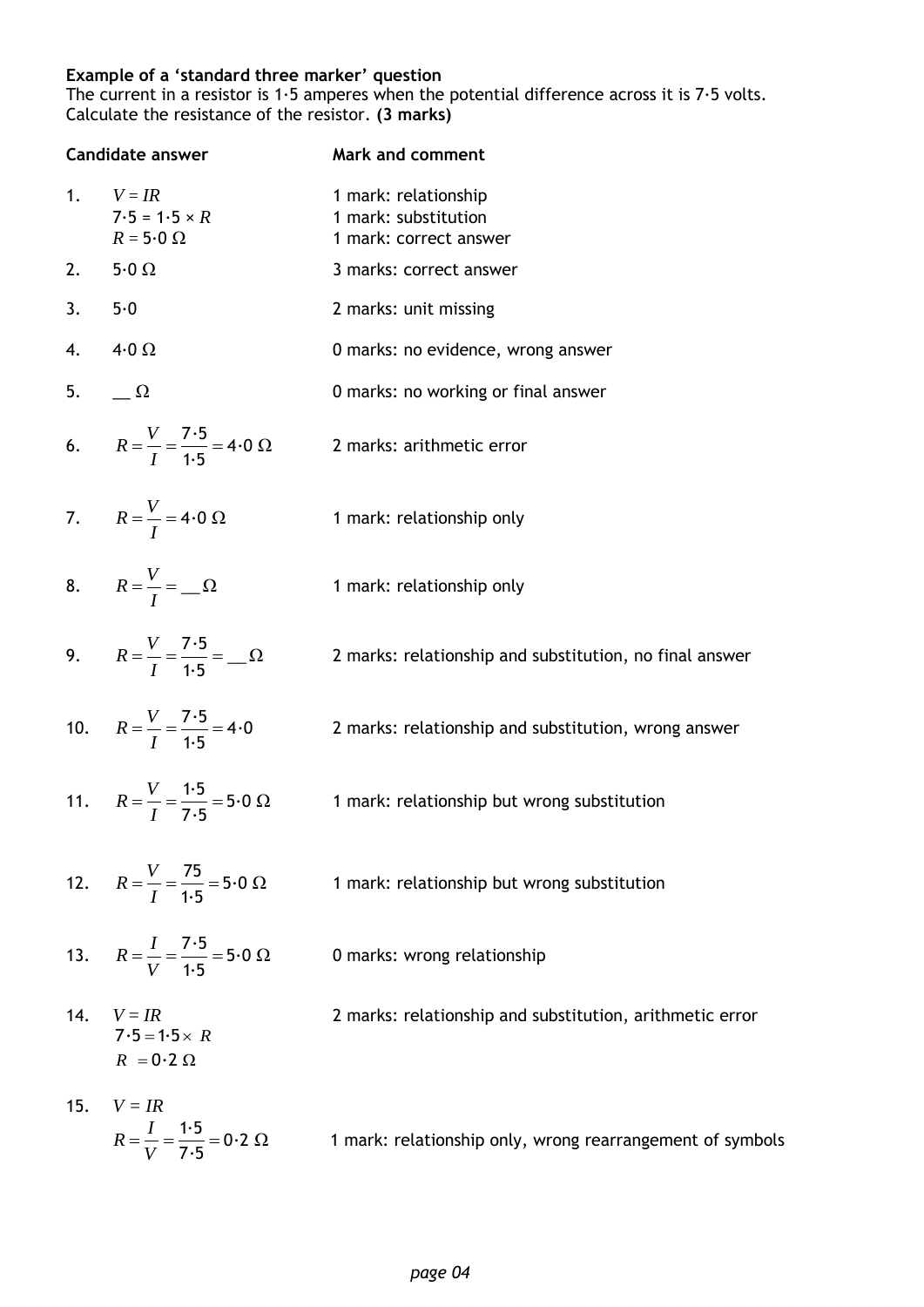| Question |     |     | <b>Expected response</b>                                            |            | <b>Max</b><br>mark | <b>Additional guidance</b>                                                                                                                                                                                                                                                                                                                                                             |
|----------|-----|-----|---------------------------------------------------------------------|------------|--------------------|----------------------------------------------------------------------------------------------------------------------------------------------------------------------------------------------------------------------------------------------------------------------------------------------------------------------------------------------------------------------------------------|
| 1.       | (a) | (i) | $v=u+at$<br>$-4.9=0 + a \times 0.50$<br>$a = -9.8 \text{ m s}^{-2}$ | (1)<br>(1) | $\overline{2}$     | SHOW QUESTION.<br>Do not accept: $a = \frac{v}{t}$<br>Must show substitution for $u$ and<br>must use the sign convention given<br>in the question.<br>Alternative method:<br>$a=\frac{\Delta v}{2}$<br>$\mathbf{t}$<br>$=\frac{-4.9}{0.50}$<br>$=-9.8 \text{ m s}^{-2}$<br>Accept methods starting with<br>$a = gradient$<br><b>OR</b><br>$a = \frac{\Delta v}{\Delta t}$<br><b>OR</b> |
|          |     |     |                                                                     |            |                    | $a = \frac{y_2 - y_1}{x_2 - x_1}$                                                                                                                                                                                                                                                                                                                                                      |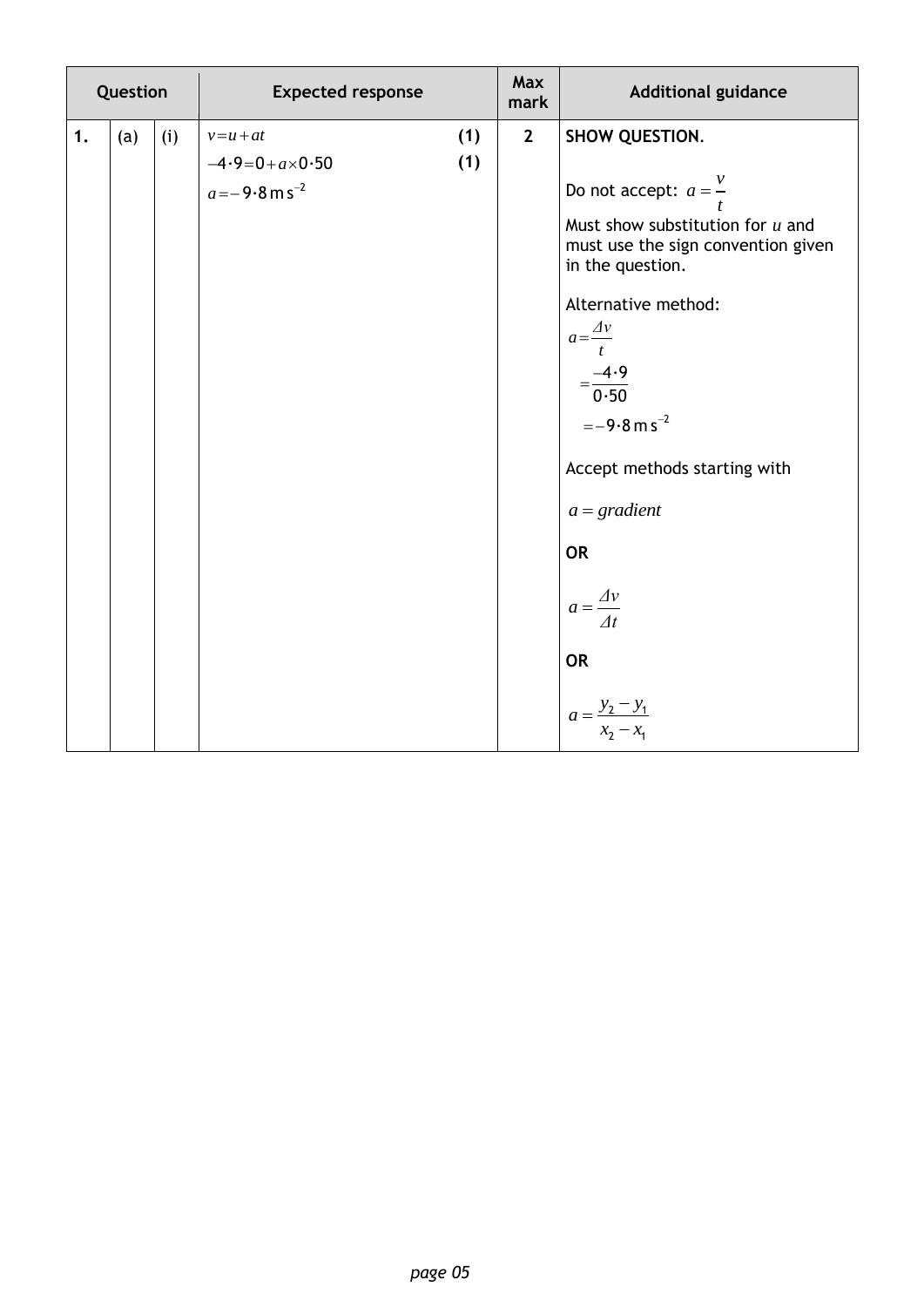| Question |      | <b>Expected response</b>                                                    |     | Max<br>mark             | <b>Additional guidance</b>                                                                                       |
|----------|------|-----------------------------------------------------------------------------|-----|-------------------------|------------------------------------------------------------------------------------------------------------------|
|          | (ii) | $s = ut + \frac{1}{2}at^2$                                                  | (1) | $\mathbf{3}$            | Accept: 1, 1.23, 1.225                                                                                           |
|          |      | $=0\times 0.50+\frac{1}{2}\times (-)9.8\times (0.50)^2$                     | (1) |                         | Sign convention must be consistent<br>for all methods.                                                           |
|          |      | $= (-)1.2$ m                                                                | (1) |                         | Alternative methods:<br>$\nu$ and $a$ must have same sign<br>$v^2 = u^2 + 2as$                                   |
|          |      |                                                                             |     |                         | $((-)4.9)^2 = 0^2 + 2 \times (-)9.8 \times s$                                                                    |
|          |      |                                                                             |     |                         | $s = (-1)^{1 \cdot 2} m$                                                                                         |
|          |      |                                                                             |     |                         | $s = \frac{1}{2}(u+v)t$                                                                                          |
|          |      |                                                                             |     |                         | $s=\frac{1}{2}(0+(-)4.90)\times 0.50$                                                                            |
|          |      |                                                                             |     |                         | $s = (-1)^{1.2}$ m                                                                                               |
|          |      |                                                                             |     |                         | $s=$ area under the graph                                                                                        |
|          |      |                                                                             |     |                         | $s=\frac{1}{2}\times 0.5\times (-)4.9$                                                                           |
|          |      |                                                                             |     |                         | $s = (-)1.2$ m                                                                                                   |
| (b)      | (i)  | $\Delta mv = mv - mu$                                                       | (1) | $\overline{\mathbf{3}}$ | Accept: 0.5, 0.507, 0.5073                                                                                       |
|          |      | $=(0.0570\times4.0)-(0\times0570\times-4.9)$<br>$= 0.51 \text{kg m s}^{-1}$ | (1) |                         | Accept:                                                                                                          |
|          |      |                                                                             | (1) |                         | $\Delta p = m \Delta v$<br>$Ft = mv - mu$                                                                        |
|          |      |                                                                             |     |                         | Do not accept:                                                                                                   |
|          |      |                                                                             |     |                         | $p = mv - mu - 0$ marks                                                                                          |
|          |      |                                                                             |     |                         | Sign convention must be consistent<br>within this part of the question.<br>$v$ and $u$ must have opposite signs. |
|          |      |                                                                             |     |                         | (1)<br>$p = mv$<br>all substitutions including                                                                   |
|          |      |                                                                             |     |                         | subtraction<br>(1)<br>final answer<br>(1)                                                                        |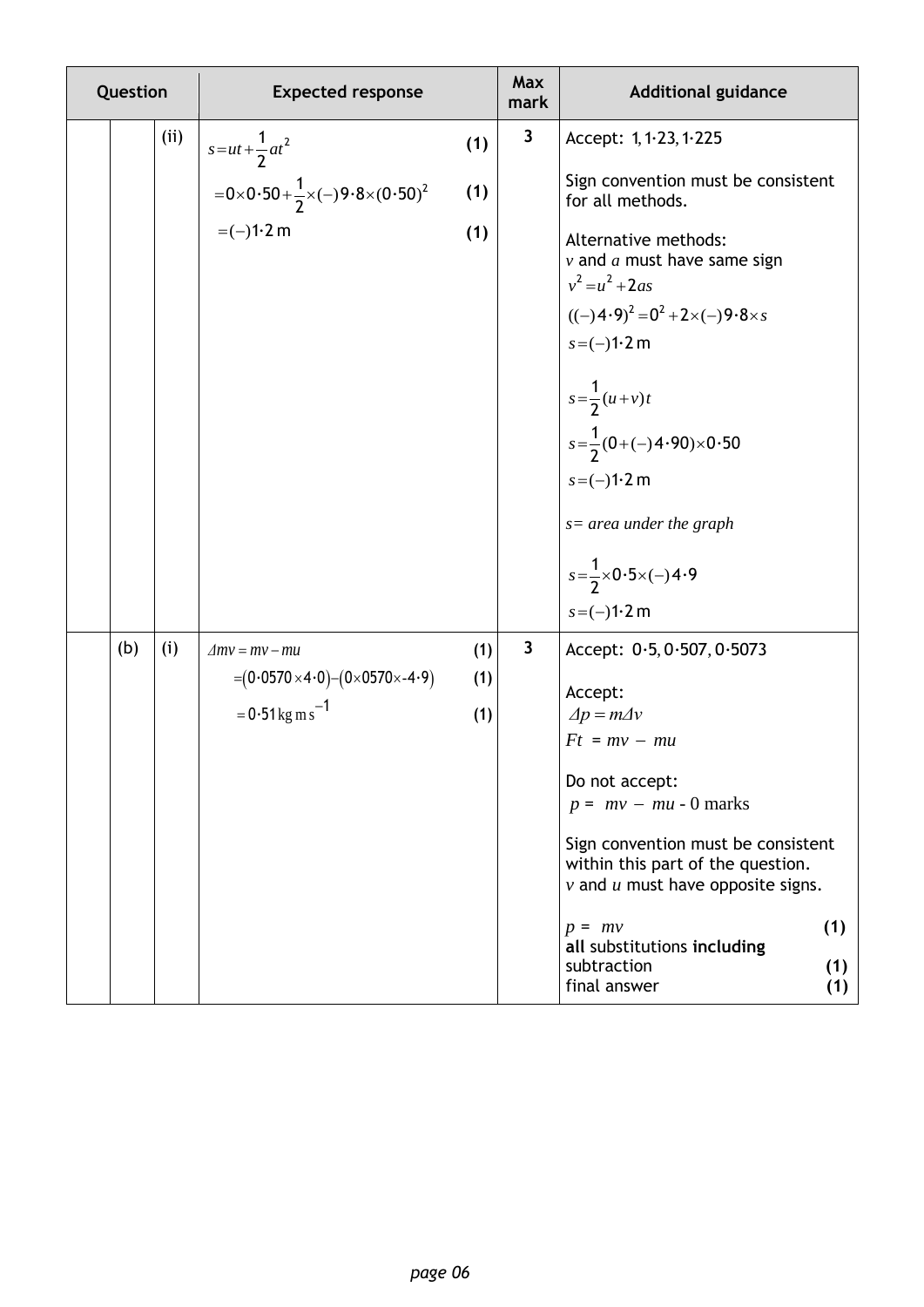|    | Question |     | <b>Expected response</b>                                                                                                                                                                                                                                                                                           | <b>Max</b><br>mark      | <b>Additional guidance</b>                                                                                                                                                                                                                                                                                                                                                       |
|----|----------|-----|--------------------------------------------------------------------------------------------------------------------------------------------------------------------------------------------------------------------------------------------------------------------------------------------------------------------|-------------------------|----------------------------------------------------------------------------------------------------------------------------------------------------------------------------------------------------------------------------------------------------------------------------------------------------------------------------------------------------------------------------------|
| 1. | (b)      | (i) | (1)<br>$Ft = mv - mu$<br>(1)<br>$F \times 0.27 = 0.51$<br>(1)<br>$F = 1.9N$                                                                                                                                                                                                                                        | $\overline{\mathbf{3}}$ | Or consistent with $(b)(i)$<br>Accept: 2, 1.89, 1.889<br>Alternative method:<br>Sign convention must be consistent<br>for this method.<br>$\nu$ and $u$ must have opposite signs.<br>$v = u + at$<br>$4.0 = -4.9 + a \times 0.27$<br>$(a=32.96296296 \, (m s^{-2}))$<br>$F = ma$<br>$F = 0.0570 \times 32.96296296$<br>$F = 1.9N$<br>For this method accept 2, $1.88$ ,<br>1.879 |
|    |          |     |                                                                                                                                                                                                                                                                                                                    |                         | Both relationships<br>(1)<br><b>Both substitutions</b><br>(1)<br>Final answer<br>(1)                                                                                                                                                                                                                                                                                             |
|    |          | (c) | Same constant negative acceleration<br>between 0 and $0.50$ s and between<br>$0.77$ and 1.18 s<br>(1)<br>Constant positive acceleration<br>between the two negative<br>accelerations. Positive acceleration<br>must be (clearly) greater than the<br>negative acceleration<br>(1)<br>$a$ (m s <sup>-2</sup> )<br>0 | $\overline{2}$          | Accept solid vertical lines<br>If values are included on the<br>acceleration axis, they must be<br>correct $(-9.8$ and 33).<br>If no positive acceleration is shown,<br>maximum (1 mark) for a constant<br>negative acceleration between 0 and<br>1.18 s.                                                                                                                        |
|    |          |     | 0.50                                                                                                                                                                                                                                                                                                               | 0.77                    | 1.18 $t(s)$                                                                                                                                                                                                                                                                                                                                                                      |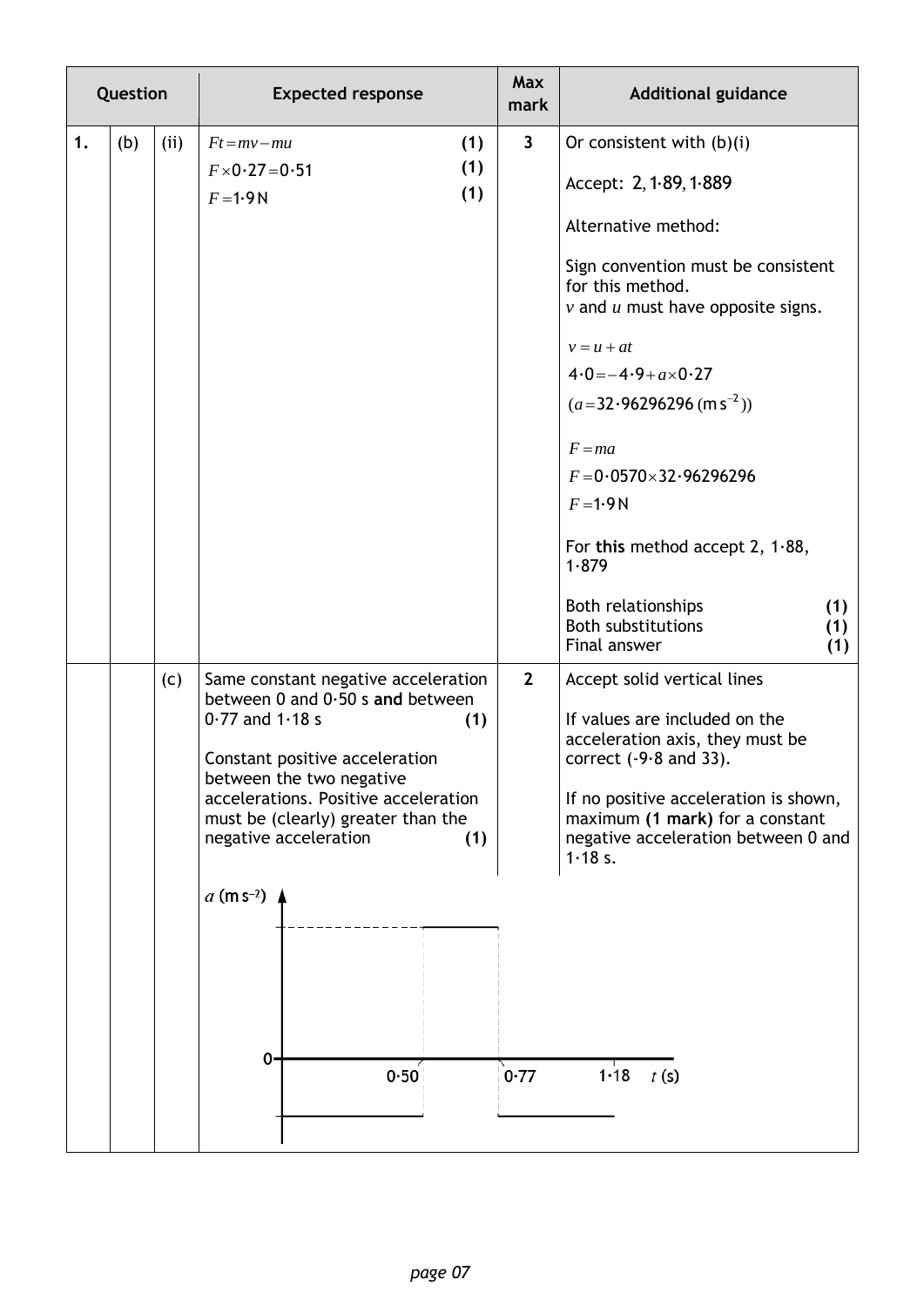| Question |     | <b>Expected response</b>                                                                                                                                                                                                           |                | <b>Additional guidance</b>                                                                                                                                                           |
|----------|-----|------------------------------------------------------------------------------------------------------------------------------------------------------------------------------------------------------------------------------------|----------------|--------------------------------------------------------------------------------------------------------------------------------------------------------------------------------------|
| 2.       | (a) | $W = m$<br>(1)<br>$= 55 \times 9.8$<br>(1)<br>$= 540 N$<br>(1)                                                                                                                                                                     | $\mathbf{3}$   | Accept: 500, 539, 539.0<br>Accept:<br>$F = mg$<br>Do not accept:<br>$F = ma - 0$ marks                                                                                               |
|          | (b) | $T_v$ = 540 N<br>$15^{\circ}$<br>$\boldsymbol{T}$<br>$W = 540 N$<br>$T_v = T \cos \theta$<br>(1)<br>(1)<br>$540 = T \cos 15$<br>(1)<br>$T = 560 N$                                                                                 | $\mathbf{3}$   | Or consistent with (a)<br>Accept: 600, 559, 559.0<br>Accept: 600, 558, 558.0 for this<br>value of $W$<br>Accept: $W = T \cos \theta$<br>Ignore any indication of direction<br>given. |
|          | (c) | (1)<br>(Tension) decreases<br>(As the angle decreases) the cosine<br>of the angle increases<br>(1)<br><b>OR</b><br>the horizontal (component of the)<br>force decreases<br><b>OR</b><br>shown by calculation with smaller<br>angle | $\overline{2}$ | Look for this statement first - if<br>incorrect or missing then (0 marks).                                                                                                           |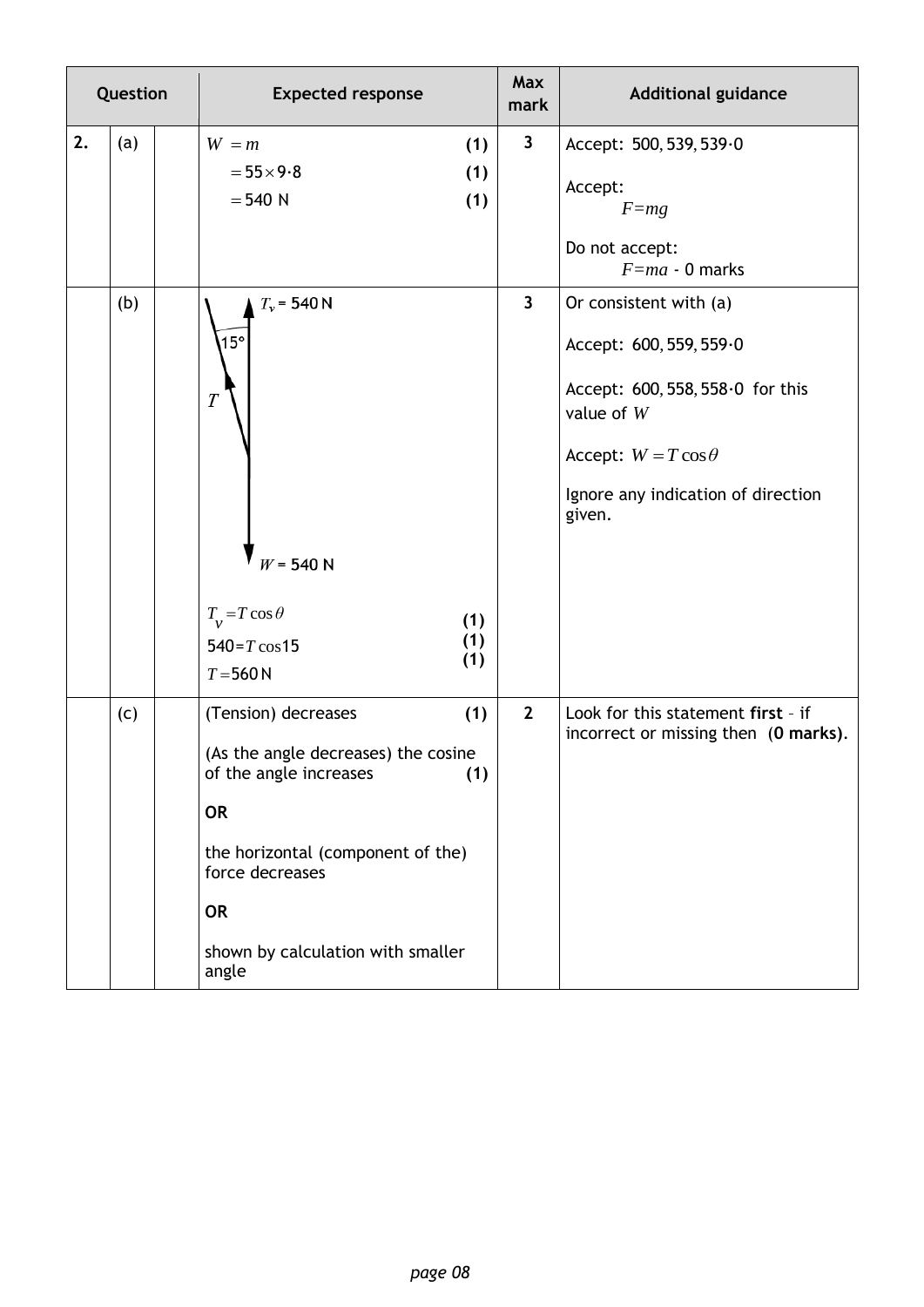| Question | <b>Expected response</b>                                                                                                                                                                                                                                                                                                                                                                                                                                                                                                                                                                                                                                                                                                                                                                                                                                                                                                                                                                                                                                                                                                                                                                                                                                                                                                                                                                                    | <b>Max</b><br>mark      | <b>Additional guidance</b>                                                                                                                                                                         |
|----------|-------------------------------------------------------------------------------------------------------------------------------------------------------------------------------------------------------------------------------------------------------------------------------------------------------------------------------------------------------------------------------------------------------------------------------------------------------------------------------------------------------------------------------------------------------------------------------------------------------------------------------------------------------------------------------------------------------------------------------------------------------------------------------------------------------------------------------------------------------------------------------------------------------------------------------------------------------------------------------------------------------------------------------------------------------------------------------------------------------------------------------------------------------------------------------------------------------------------------------------------------------------------------------------------------------------------------------------------------------------------------------------------------------------|-------------------------|----------------------------------------------------------------------------------------------------------------------------------------------------------------------------------------------------|
| 3.       | Award 3 marks where the candidate<br>has demonstrated a good<br>understanding of the physics<br>involved. They show a good<br>comprehension of the physics of the<br>situation and provide a logically<br>correct answer to the question<br>posed. This type of response might<br>include a statement of the principles<br>involved, a relationship or an<br>equation, and the application of<br>these to respond to the problem.<br>The answer does not need to be<br>'excellent' or 'complete' for the<br>candidate to gain full marks.<br>Award 2 marks where the candidate<br>has demonstrated a reasonable<br>understanding of the physics<br>involved. They make some<br>statement(s) that are relevant to the<br>situation, showing that they have<br>understood the problem.<br>Award 1 mark where the candidate<br>has demonstrated a limited<br>understanding of the physics<br>involved. They make some<br>statement(s) that are relevant to the<br>situation, showing that they have<br>understood at least a little of the<br>physics within the problem.<br>Award 0 marks where the candidate<br>has not demonstrated an<br>understanding of the physics<br>involved. There is no evidence that<br>they have recognised the area of<br>physics involved, or they have not<br>given any statement of a relevant<br>physics principle. Award this mark<br>also if the candidate merely restates | $\overline{\mathbf{3}}$ | Candidates may use a variety of<br>physics arguments to answer this<br>question.<br>Award marks based on candidates<br>demonstrating overall good,<br>reasonable, limited, or no<br>understanding. |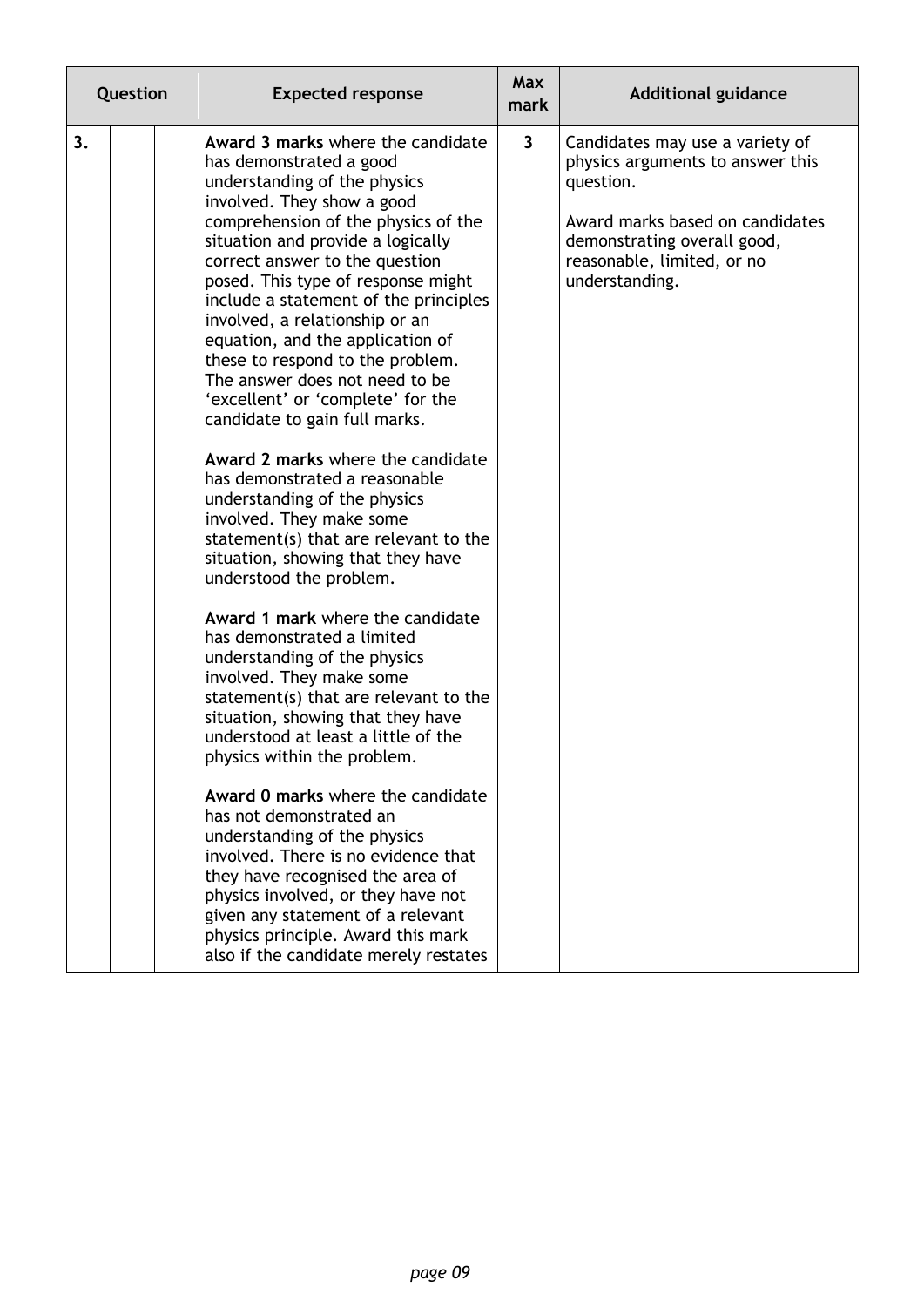|    | Question | <b>Expected response</b>                                                                                                                                                                | Max<br>mark             | <b>Additional guidance</b>                                                                                                                                                                                                                                                                                                        |
|----|----------|-----------------------------------------------------------------------------------------------------------------------------------------------------------------------------------------|-------------------------|-----------------------------------------------------------------------------------------------------------------------------------------------------------------------------------------------------------------------------------------------------------------------------------------------------------------------------------|
| 4. | (a)      | (distance= $6.4 \times 10^6 + 36.0 \times 10^6$ )<br>$=42.4\times10^{6}$ m                                                                                                              | 1                       |                                                                                                                                                                                                                                                                                                                                   |
|    | (b)      | $F = G \frac{m_1 m_2}{r^2}$<br>(1)<br>57=6.67×10 <sup>-11</sup> × $\frac{6.0\times10^{24} \times m_2}{(42.4\times10^6)^2}$<br>(1)<br>$m_2 = 260$ kg<br>(1)                              | $\overline{\mathbf{3}}$ | Or consistent with (a)<br>Accept: 300, 256, 256.1                                                                                                                                                                                                                                                                                 |
|    | (c)      | (1)<br>$W = mg$<br>$57 = 260 \times g$<br>(1)<br>$g = 0.22$ Nkg <sup>-1</sup><br>(1)                                                                                                    | $\mathbf{3}$            | Or consistent with (b)<br>Accept: 0.2, 0.219, 0.2192<br>Accept: $F=mg$<br>Do not accept: $F=ma - (0$ marks)<br>Alternative method:<br>g = $G \frac{M}{r^2}$<br>g = 6 · 67 × 10 <sup>-11</sup> × $\frac{6 \cdot 0 \times 10^{24}}{(42 \cdot 4 \times 10^6)^2}$<br>(1)<br>(1)<br>$= 0.22$ N kg <sup>-1</sup><br>(1)<br>$\mathbf{g}$ |
|    | (d)      | Force is the same<br>(1)<br>$\frac{1}{4}$ the mass has an effect of<br>quartering the force<br>(1)<br>$\frac{1}{2}$ the orbital height has an effect of<br>quadrupling the force<br>(1) | $\overline{\mathbf{3}}$ | Look for this statement first - if<br>incorrect or missing then 0 marks.<br>Can justify by calculation<br>Correct substitution of $\frac{1}{2}r$ and $\frac{1}{4}m$<br>or consistent with (a) and (b)<br>(1)<br>Correct final answer<br>(1)                                                                                       |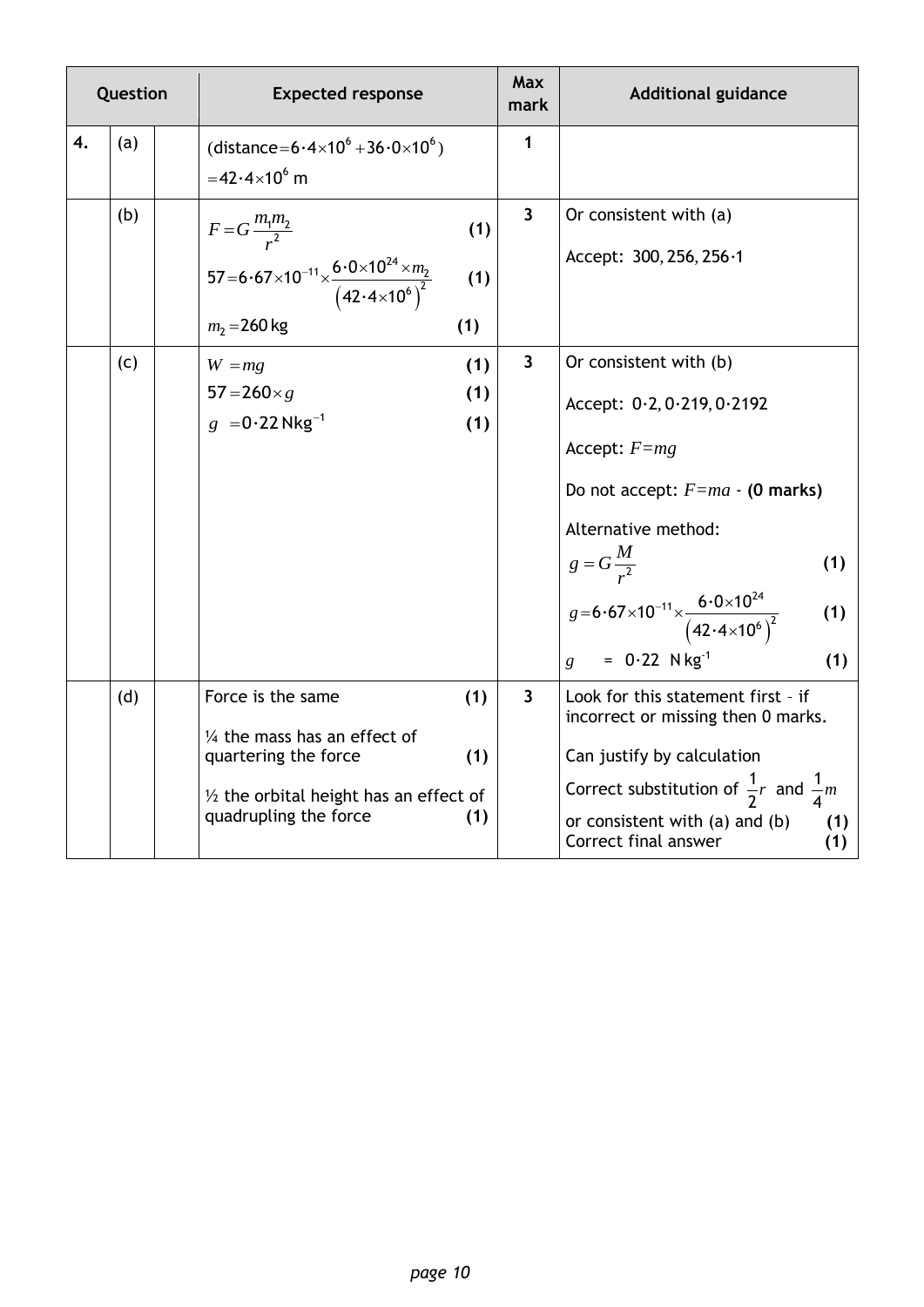| Question |     |      | <b>Expected response</b>                                                                                                                                                                   | <b>Max</b><br>mark | <b>Additional guidance</b>                                                              |
|----------|-----|------|--------------------------------------------------------------------------------------------------------------------------------------------------------------------------------------------|--------------------|-----------------------------------------------------------------------------------------|
| 5.       | (a) | (i)  | Doppler (effect)                                                                                                                                                                           | 1                  |                                                                                         |
|          |     | (ii) | $\begin{cases}\nf_0 = f_s \left( \frac{v}{v \pm v_s} \right) \\ f_0 = 510 \left( \frac{340}{340 - 12} \right) \\ f_0 = 530 \text{ Hz}\n\end{cases}$<br>(1)<br>(1)<br>(1)                   | 3                  | Accept: 500, 529, 528 $\cdot$ 7<br>Accept: $f_0 = f_s \left( \frac{v}{v - v_s} \right)$ |
|          | (b) |      | $\Delta f = \frac{\mathcal{L}f v_{rbc} \cos \theta}{v}$<br>$286 = \frac{2 \times 3.70 \times 10^6 \times v_{rbc} \cos 60.0}{1540} (1)$<br>$v_{\text{rbc}} = 0.119 \text{ m s}^{-1}$<br>(1) | $\mathbf{2}$       | Accept: $0.12, 0.1190, 0.11904$                                                         |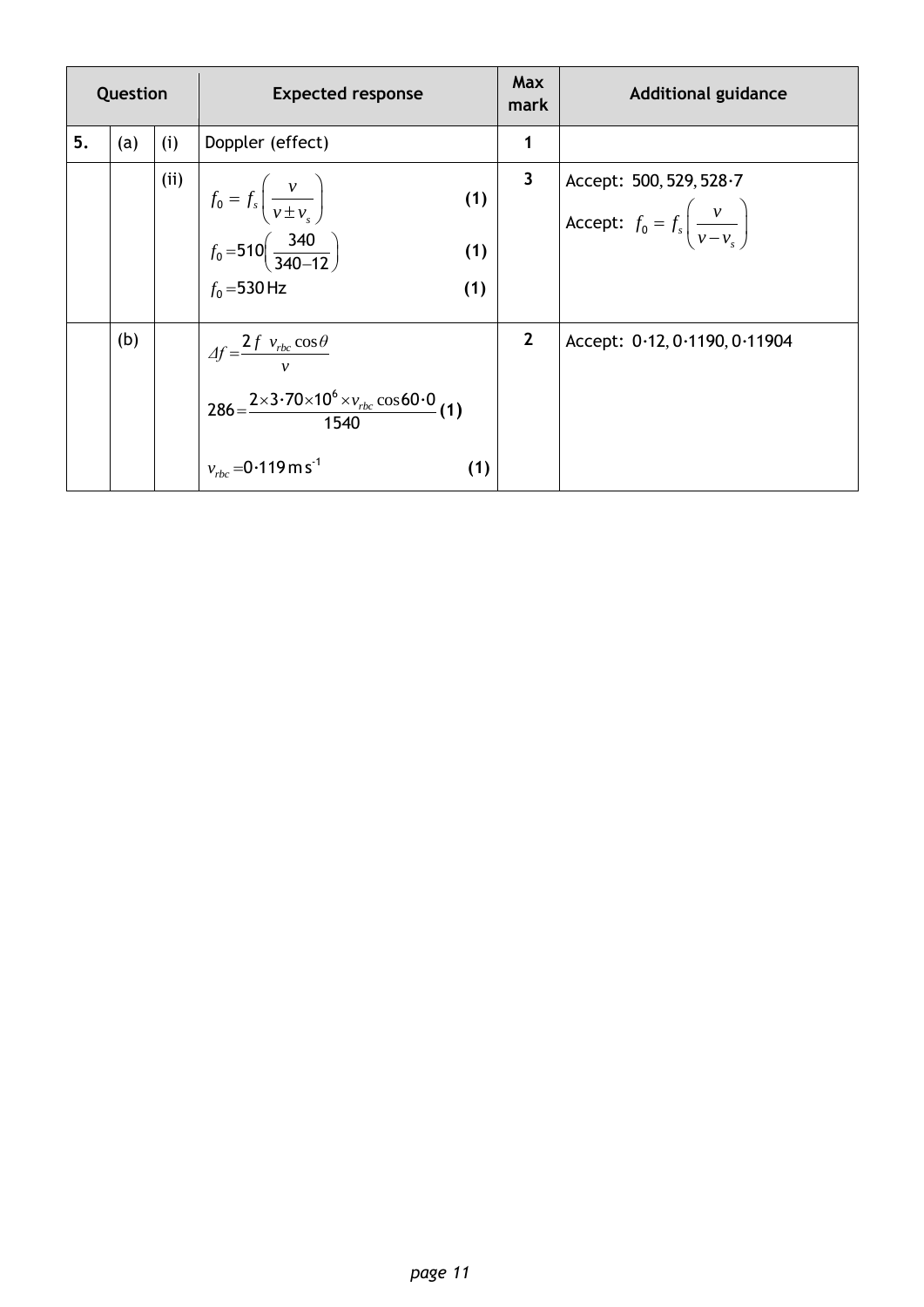| Question  | <b>Expected response</b>                                                                                                                                                                                                                                                                                           | Max<br>mark             | <b>Additional guidance</b>                                                                                                                                                                                                                                                                                                                                                                                                                                                                                                                                                                                                                                                                                                                                                                                                                                                                                                                                                                                                                                                                       |
|-----------|--------------------------------------------------------------------------------------------------------------------------------------------------------------------------------------------------------------------------------------------------------------------------------------------------------------------|-------------------------|--------------------------------------------------------------------------------------------------------------------------------------------------------------------------------------------------------------------------------------------------------------------------------------------------------------------------------------------------------------------------------------------------------------------------------------------------------------------------------------------------------------------------------------------------------------------------------------------------------------------------------------------------------------------------------------------------------------------------------------------------------------------------------------------------------------------------------------------------------------------------------------------------------------------------------------------------------------------------------------------------------------------------------------------------------------------------------------------------|
| 6.<br>(a) | second per unit area<br>energy emitted per<br>$\mathbf 0$<br>λ                                                                                                                                                                                                                                                     | $\mathbf{2}$            | Peak wavelength less<br>(1)<br>Line added should always be above<br>original line<br>(1)                                                                                                                                                                                                                                                                                                                                                                                                                                                                                                                                                                                                                                                                                                                                                                                                                                                                                                                                                                                                         |
| (b)       | $7700 \times 3.76 \times 10^{-7} = 2.9 \times 10^{-3}$<br>$8500 \times 3.42 \times 10^{-7} = 2.9 \times 10^{-3}$<br>$9600 \times 3.01 \times 10^{-7} = 2.9 \times 10^{-3}$<br>$12000 \times 2.42 \times 10^{-7} = 2.9 \times 10^{-3}$<br>(2)<br>therefore<br>$T \times \lambda$ peak = 2.9×10 <sup>-3</sup><br>(1) | $\overline{\mathbf{3}}$ | All four calculations correct<br>(2)<br>Three correct calculations<br>(1)<br><three calculations<br="" correct="">(0)<br/><math>7700 \times 3.76 \times 0^{-7} = 2.895 \times 10^{-3}</math><br/><math>8500 \times 3.42 \times 10^{-7} = 2.907 \times 10^{-3}</math><br/><math>9600 \times 3.01 \times 10^{-7} = 2.890 \times 10^{-3}</math><br/><math>12000 \times 2.42 \times 10^{-7} = 2.904 \times 10^{-3}</math><br/>therefore<br/><math>T \times \lambda_{peak} = 2.9 \times 10^{-3}</math><br/>(1)<br/>This 'conclusion' mark is only<br/>available if consistent with the<br/>calculations shown.<br/>For 'finding the constant' method,<br/>accept restatement of relationship<br/>for final mark.<br/>Alternative methods:<br/>Can calculate the temperatures or<br/>wavelengths using the relationship.<br/>Final mark is given for a statement<br/>that the calculated temperatures or<br/>wavelengths match values in the<br/>table.<br/>Graphical method:<br/>Graph drawn correctly<br/>(1)<br/><b>Gradient calculated</b><br/>(1)<br/>restatement of relationship<br/>(1)</three> |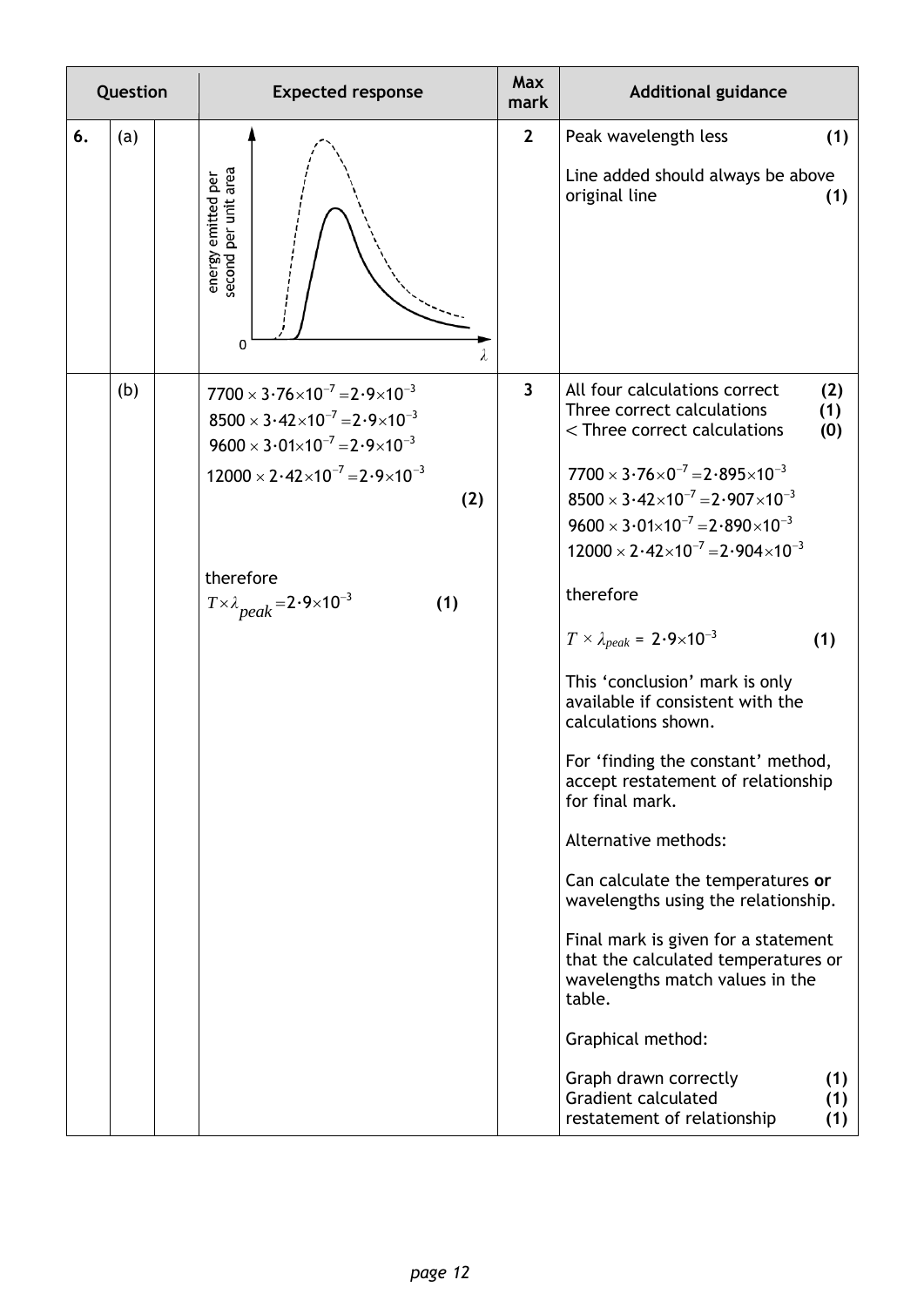| Question |     |      | <b>Expected response</b>                                                            | Max<br>mark             | <b>Additional guidance</b>                                                                   |
|----------|-----|------|-------------------------------------------------------------------------------------|-------------------------|----------------------------------------------------------------------------------------------|
| 7.       | (a) | (i)  | Fundamental particles are not<br>composed of other particles.                       | $\mathbf{1}$            | Accept:<br>Fundamental particles cannot be<br>'broken down' into other/smaller<br>particles. |
|          |     |      |                                                                                     |                         | Fundamental particles cannot be<br>'broken down' any further.                                |
|          |     | (i)  | Fermions                                                                            | 1                       |                                                                                              |
|          | (b) |      | (1)<br>$\frac{1}{2}e + \frac{1}{2}e - \frac{1}{2}e + \frac{1}{2}e - \frac{1}{2}e$   | $\mathbf{2}$            | Accept:<br>$\frac{2}{3} + \frac{2}{3} - \frac{1}{3} + \frac{2}{3} - \frac{2}{3}$             |
|          |     |      | (1)<br>$=$ 1e or +1e or e                                                           |                         | <b>OR</b>                                                                                    |
|          |     |      |                                                                                     |                         | $2(\frac{2}{3}e) - \frac{1}{3}e + \frac{2}{3}e - \frac{2}{3}e$<br>(1)                        |
|          |     |      |                                                                                     |                         | $= 1e$ or $+1e$ or $e$<br>(1)                                                                |
|          | (c) | (i)  | Meson                                                                               | 1                       |                                                                                              |
|          |     | (ii) | $t' = \frac{t}{\sqrt{1 - \left(\frac{v}{c}\right)^2}}$<br>(1)                       | $\overline{3}$          | Accept: 2, 1.93, 1.930                                                                       |
|          |     |      | $t' = \frac{8.0 \times 10^{-21}}{\sqrt{1 - \left(\frac{0.91c}{c}\right)^2}}$<br>(1) |                         |                                                                                              |
|          |     |      | $t' = 1.9 \times 10^{-20}$ s<br>(1)                                                 |                         |                                                                                              |
|          | (d) | (i)  | $(4450\times10^{6}\times1.60\times10^{-19})$<br>$=7.12\times10^{-10}$ (J)           | $\mathbf{1}$            | A unit is not required but, if a unit is<br>given, it must be correct.                       |
|          |     | (ii) | $E = mc^2$<br>(1)                                                                   | $\overline{\mathbf{3}}$ | Or consistent with (d) (i)<br>Accept: 7.9, 7.911, 7.9111                                     |
|          |     |      | $7.12\times10^{-10}$ = $m\times(3.00\times10^{8})^2$<br>(1)                         |                         |                                                                                              |
|          |     |      | $m=7.91\times10^{-27}$ kg<br>(1)                                                    |                         |                                                                                              |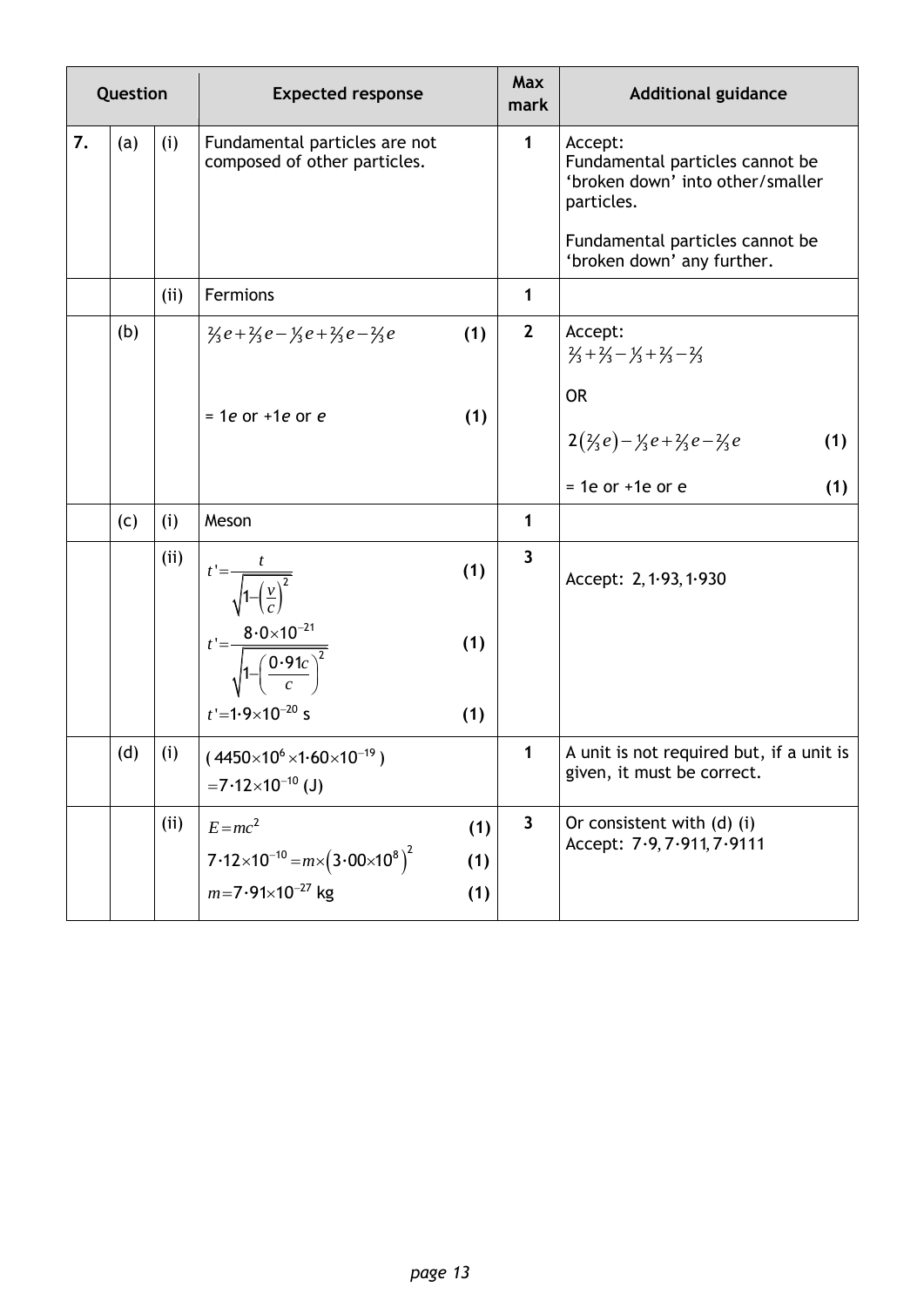| Question |     | <b>Expected response</b>                                                                                                                                                                                                                                                                                   |                          | <b>Max</b><br>mark      | <b>Additional guidance</b>                                                                                                                                                                                                                                                                                                                                                                                                                                                                                                                                              |
|----------|-----|------------------------------------------------------------------------------------------------------------------------------------------------------------------------------------------------------------------------------------------------------------------------------------------------------------|--------------------------|-------------------------|-------------------------------------------------------------------------------------------------------------------------------------------------------------------------------------------------------------------------------------------------------------------------------------------------------------------------------------------------------------------------------------------------------------------------------------------------------------------------------------------------------------------------------------------------------------------------|
| 8.       | (a) | (Nuclear) Fusion                                                                                                                                                                                                                                                                                           |                          | 1                       |                                                                                                                                                                                                                                                                                                                                                                                                                                                                                                                                                                         |
|          | (b) | Mass before $=2\times3.3436\times10^{-27}$<br>$= 6.6872 \times 10^{-27}$<br>Mass after $=5.0082\times10^{-27} + 1.6749\times10^{-27}$<br>$= 6.6831 \times 10^{-27}$<br>Mass lost = $4.1 \times 10^{-30}$ (kg)<br>$E = mc^2$<br>$E=4.1\times10^{-30}\times(3.00\times10^{8})^2$<br>$E=3.69\times10^{-13}$ J | (1)<br>(1)<br>(1)<br>(1) | $\overline{\mathbf{4}}$ | Accept: $3.7, 3.690, 3.6900$<br>Check for correct substitutions of<br>values in calculation of mass "lost".<br>If values are incorrect, maximum<br>(1 mark) for relationship.<br>$E = mc^2$ anywhere (1 mark)<br>If mass before and after not used to<br>full 5 significant figures from table,<br>then maximum (1 mark) for<br>relationship.<br>Ignore inappropriate reference to<br>mass defect.<br>Arithmetic mistake can be carried<br>forward through the response.<br>Truncation error in mass before<br>and/or mass after- maximum<br>(1 mark) for relationship. |
|          | (c) | $4.1 \times 10^{26}$<br>$3.69 \times 10^{-13}$<br>$=1.1\times10^{39}$                                                                                                                                                                                                                                      | (1)<br>(1)               | $\overline{2}$          | Or consistent with (b)<br>Accept: 1, 1.11, 1.111                                                                                                                                                                                                                                                                                                                                                                                                                                                                                                                        |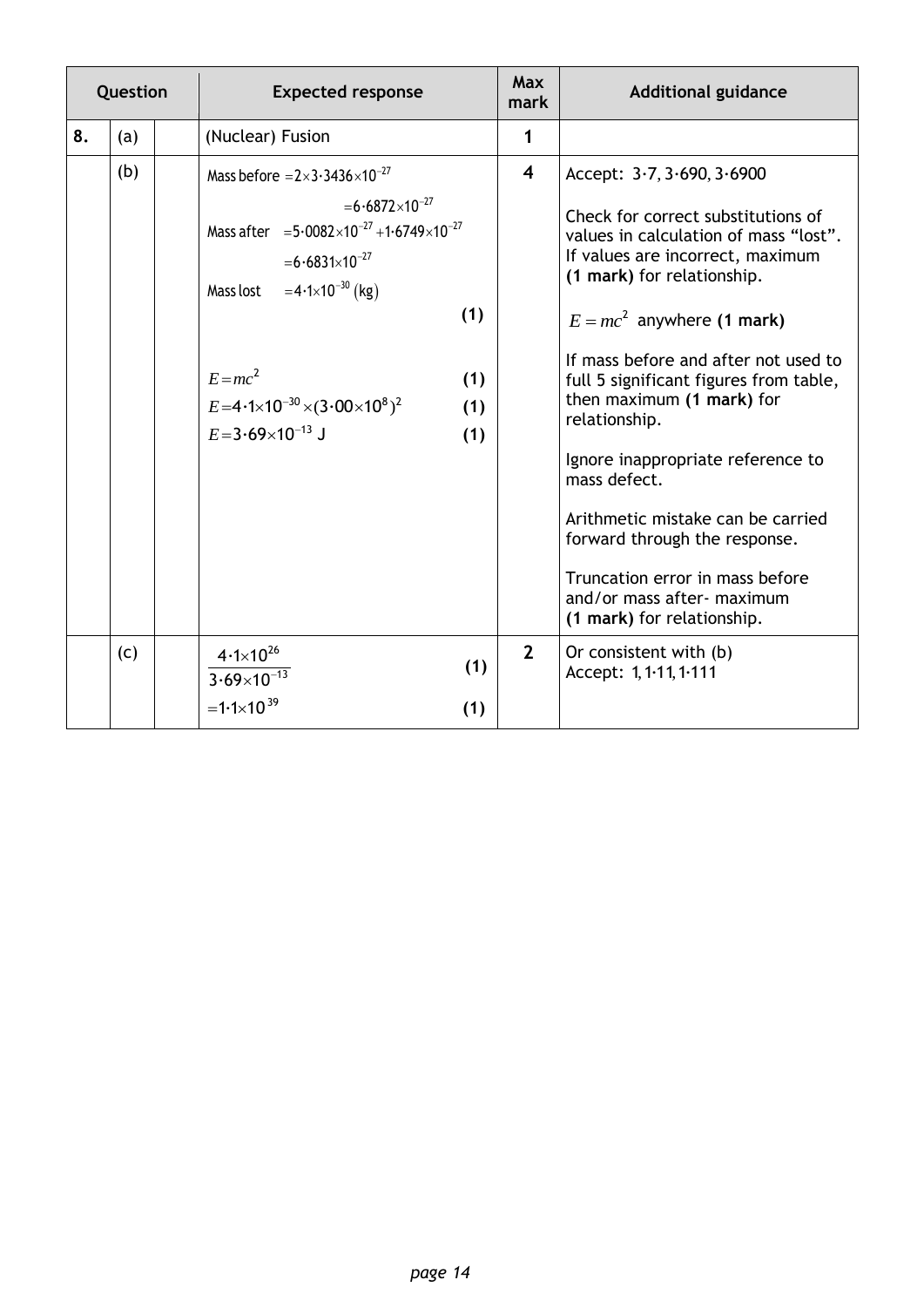|    | Question |      | <b>Expected response</b>                                                                                                                                                                                                                                                                                     |                   | Max<br>mark             | <b>Additional guidance</b>                                                                                                                                                                                                                                                                                                                                                                                                                                                                                                                                                                                                                                                          |
|----|----------|------|--------------------------------------------------------------------------------------------------------------------------------------------------------------------------------------------------------------------------------------------------------------------------------------------------------------|-------------------|-------------------------|-------------------------------------------------------------------------------------------------------------------------------------------------------------------------------------------------------------------------------------------------------------------------------------------------------------------------------------------------------------------------------------------------------------------------------------------------------------------------------------------------------------------------------------------------------------------------------------------------------------------------------------------------------------------------------------|
| 9. | (a)      | (i)  | $E_2 - E_1 = hf$<br>$-2.976\times10^{-18}-(-3.290\times10^{-18})$<br>$= 6.63 \times 10^{-34} \times f$<br>$(f=4.736048265\times10^{14}$ Hz)<br>$v = f \lambda$ (1)<br>(for both relationships anywhere)<br>$3.00\times10^8 = 4.736048265\times10^{14}\times\lambda$ (1)<br>$\lambda = 6.33 \times 10^{-7}$ m | (1)<br>(1)        | $\overline{\mathbf{4}}$ | Accept: $6.3, 6.334, 6.3344$<br>Accept: ( $\triangle$ ) $E = hf$ with $v = f\lambda$<br><b>OR</b><br>$E_5 - E_3 = hf$ with $v = f\lambda$<br>for relationship mark anywhere<br>Note: $\Delta E = 3.14 \times 10^{-19}$ (J)<br>Accept:<br>$3.290\times10^{-18} - 2.976\times10^{-18}$<br>$= 6.63 \times 10^{-34} \times f$<br>for energy substitution mark<br>If $2.976 \times 10^{-18} - 3.290 \times 10^{-18}$ is shown<br>for $\Delta E$ , maximum (1 mark) for both<br>relationships.<br>Alternative method:<br>$E_2 - E_1 = \frac{hc}{\lambda}$<br><b>OR</b><br>$(\triangle)E=\frac{hc}{\lambda}$<br>Combined relationship<br>(1)<br>Substitution for $h$ and $\Delta E$<br>(1) |
|    |          |      |                                                                                                                                                                                                                                                                                                              |                   |                         | Substitution for c<br>(1)<br>Final answer<br>(1)                                                                                                                                                                                                                                                                                                                                                                                                                                                                                                                                                                                                                                    |
|    |          | (ii) | $A = \pi r^2$<br>$=\pi \times (4.00 \times 10^{-4})^2$                                                                                                                                                                                                                                                       | (1)               | $\overline{\mathbf{4}}$ | Accept a range of 1 to 5 significant<br>figures for this question.<br>The use of 3.14 for $\pi$ is acceptable.                                                                                                                                                                                                                                                                                                                                                                                                                                                                                                                                                                      |
|    |          |      | $I=\frac{P}{A}$<br>9950= $\frac{P}{\pi \times (4.00 \times 10^{-4})^2}$<br>$P = 5.00 \times 10^{-3}$ W                                                                                                                                                                                                       | (1)<br>(1)<br>(1) |                         | $I=\frac{P}{4}$ anywhere -<br>(1)<br>If no attempt to calculate area,<br>maximum (1 mark) for relationship.                                                                                                                                                                                                                                                                                                                                                                                                                                                                                                                                                                         |
|    |          |      |                                                                                                                                                                                                                                                                                                              |                   |                         |                                                                                                                                                                                                                                                                                                                                                                                                                                                                                                                                                                                                                                                                                     |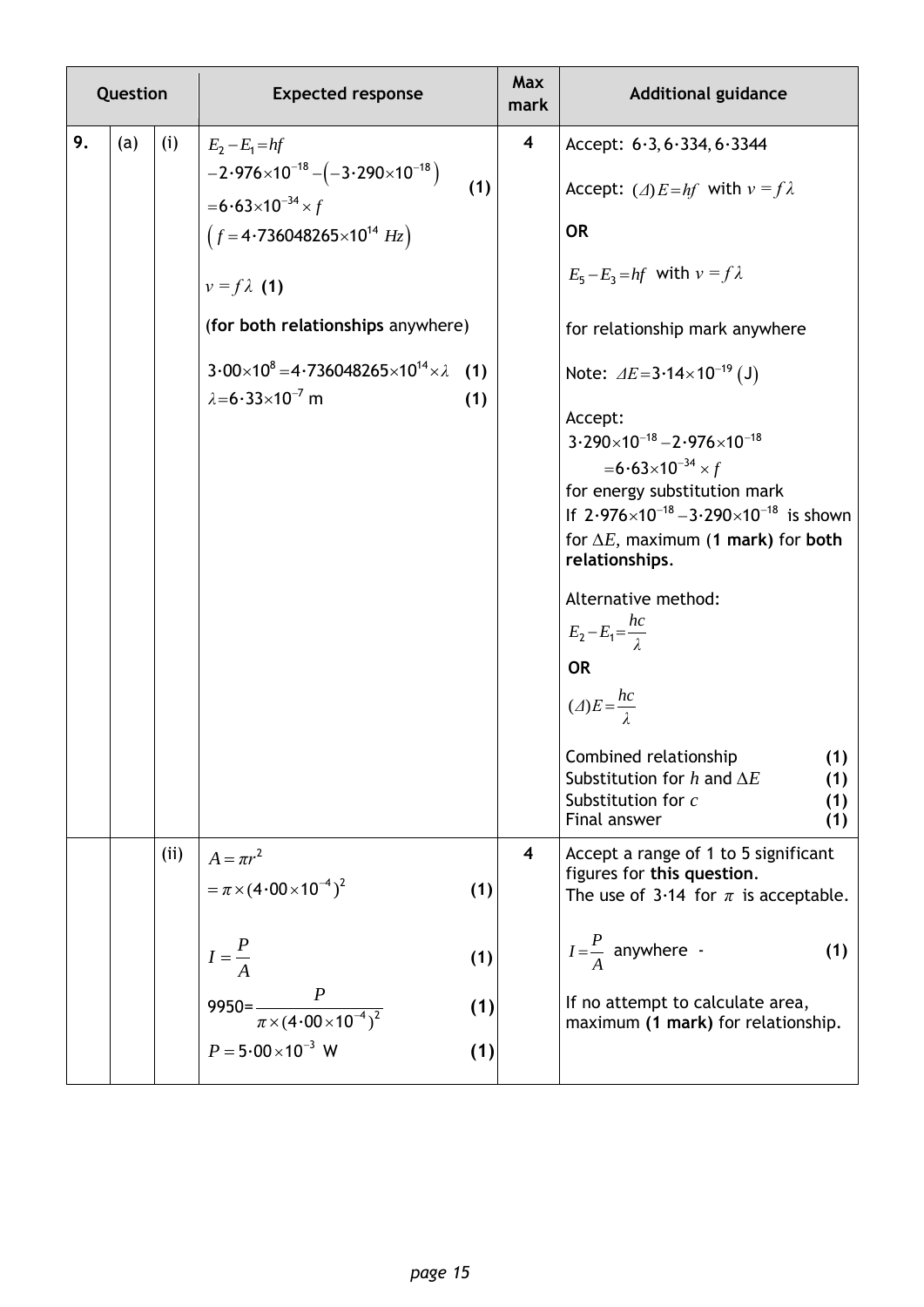| Question |     |  | <b>Expected response</b>                                                                                                                                                                                                                         | <b>Max</b><br>mark | <b>Additional guidance</b>                                                                                                                                                                                                                                                                                           |
|----------|-----|--|--------------------------------------------------------------------------------------------------------------------------------------------------------------------------------------------------------------------------------------------------|--------------------|----------------------------------------------------------------------------------------------------------------------------------------------------------------------------------------------------------------------------------------------------------------------------------------------------------------------|
| 9.       | (b) |  | Obtain values of irradiance for<br>different distances<br>(1)<br>Plot graph of I against $1/d^2$<br>(1)<br>Graph of I against $1/d^2$ is a straight<br>line through the origin (then this<br>verifies the inverse square law of<br>light)<br>(1) | $\mathbf{3}$       | Look for this statement or<br>equivalent first - if incorrect or<br>missing then (0 marks).<br>Alternative method:<br>Obtain values of irradiance for<br>different distances<br>(1)<br>Determine $I \times d^2$<br>(1)<br>Values of $Id^2$ are a constant (then<br>this verifies the inverse square law<br>of light) |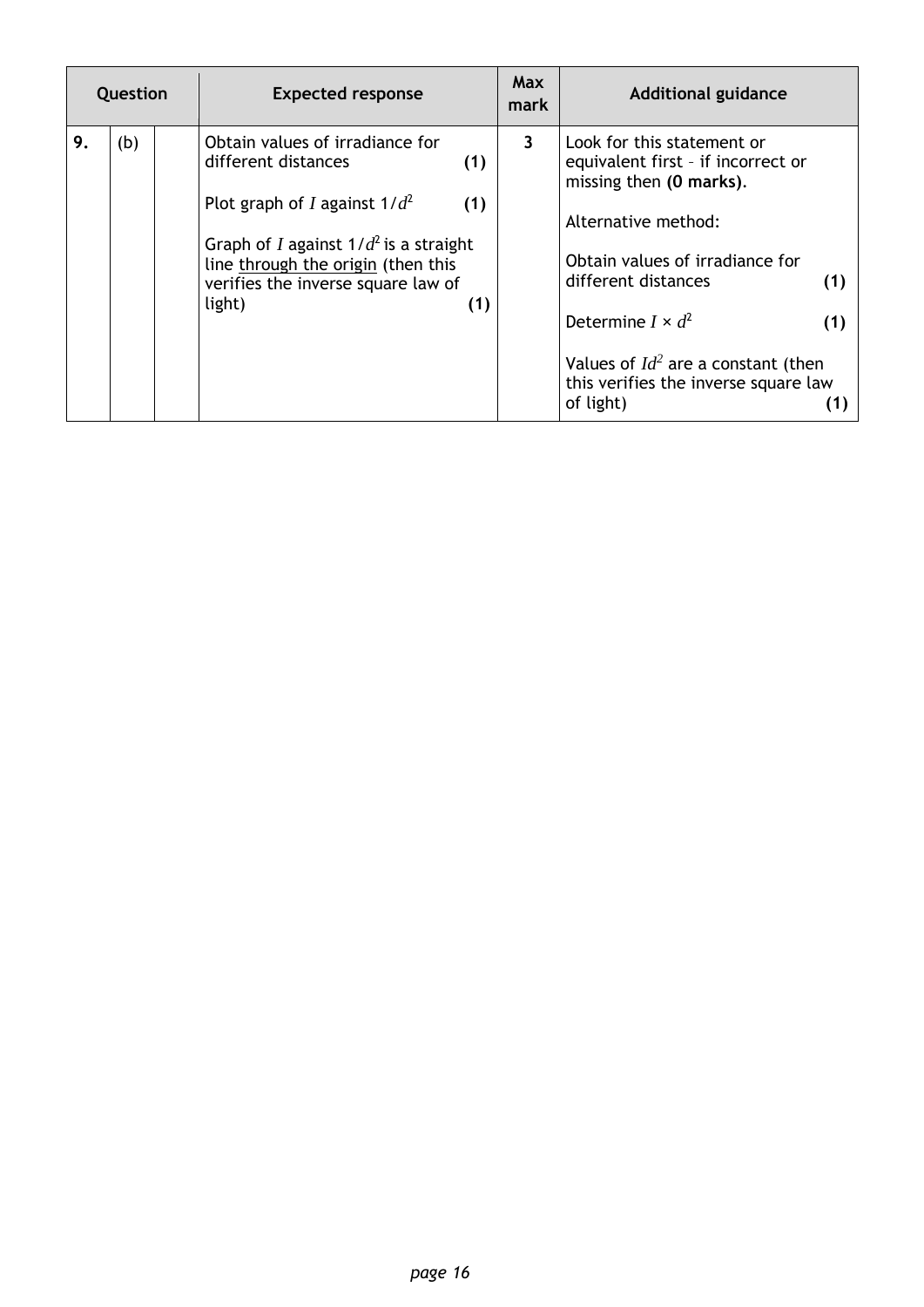| Question |     |      | <b>Expected response</b>                                                                                                                                                                          |                   | <b>Max</b><br>mark      | <b>Additional guidance</b>                                                                                                                                                                                                                                                                                                                      |
|----------|-----|------|---------------------------------------------------------------------------------------------------------------------------------------------------------------------------------------------------|-------------------|-------------------------|-------------------------------------------------------------------------------------------------------------------------------------------------------------------------------------------------------------------------------------------------------------------------------------------------------------------------------------------------|
| 10.      | (a) |      | Blue (light)<br>Shortest wavelength of light<br>Path difference is smaller/equals the<br>wavelength so the spots are closer<br>together<br><b>OR</b><br>sin $\theta$ is proportional to $\lambda$ | (1)<br>(1)<br>(1) | $\overline{\mathbf{3}}$ | Look for this statement first - if<br>incorrect or missing then (0 marks).<br>Accept:<br>$d \sin \theta = m\lambda$<br>and shortest $\lambda$ gives smallest sin $\theta$<br>(which gives smallest $\theta$ )<br>Alternative methods:<br>Can be shown by calculation but it<br>must be clear the candidate has<br>used appropriate wavelengths. |
|          | (b) | (i)  | $m\lambda = d \sin \theta$<br>$(1\times)\lambda = 3.3\times10^{-6}\times\sin 8.9$<br>$\lambda = 5.1 \times 10^{-7}$ m (510 nm)                                                                    | (1)<br>(1)<br>(1) | $\overline{\mathbf{3}}$ | Accept:<br>5, 5.11, 5.105<br>Accept:<br>$\lambda = d \sin \theta$ in this case                                                                                                                                                                                                                                                                  |
|          |     | (ii) | Green                                                                                                                                                                                             |                   | 1                       | Or consistent with $(b)(i)$ but must be<br>red, green or blue.<br>If $\lambda$ in (b)(i) lies outside of range of<br>red, green or blue this mark is not<br>accessible.                                                                                                                                                                         |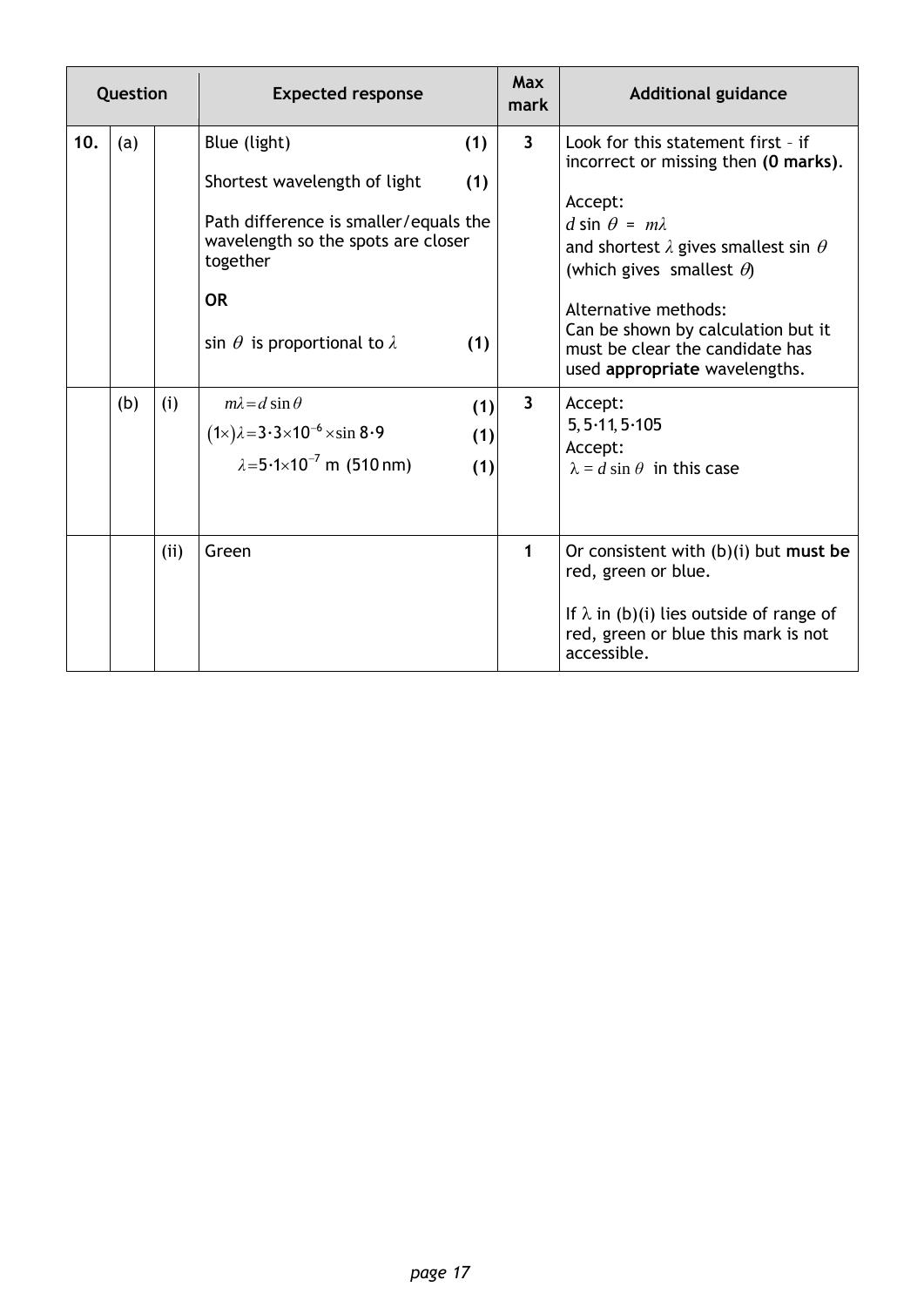| Question |     |       | <b>Expected response</b>                                                                                                                                                                 |                   | <b>Max</b><br>mark      | <b>Additional guidance</b>                                                                                                                                                                              |
|----------|-----|-------|------------------------------------------------------------------------------------------------------------------------------------------------------------------------------------------|-------------------|-------------------------|---------------------------------------------------------------------------------------------------------------------------------------------------------------------------------------------------------|
| 10.      | (b) | (iii) | $\sin\theta = \frac{m\lambda}{d}$ so if d is greater then)<br>angle $\theta$ will be smaller<br>Smaller angle more difficult to<br>measure accurately/greater<br>percentage uncertainty. | (1)<br>(1)        | $\overline{2}$          | Accept:<br>(1)<br>maxima are closer together<br>Smaller distance between maxima<br>more difficult to measure<br>accurately/greater percentage<br>uncertainty.(1)                                        |
| 11.      | (a) |       | $n = \frac{\sin \theta_1}{\sin \theta_2}$<br>$2.42 = \frac{\sin 49.0}{\sin \theta_2}$<br>$\theta_2 = 18.2^\circ$                                                                         | (1)<br>(1)<br>(1) | $\overline{\mathbf{3}}$ | Accept: $18, 18.17, 18.172$<br>Accept:<br>$\frac{n_2}{n_1} = \frac{\sin \theta_1}{\sin \theta_2}$<br>(1)<br>$\frac{2.42}{1} = \frac{\sin 49.0}{\sin \theta_2}$<br>(1)<br>$\theta_2 = 18.2^\circ$<br>(1) |
|          | (b) |       | $\sin \theta$ <sub>c</sub> = $\frac{1}{n}$<br>$\sin\theta_c = \frac{1}{2.42}$<br>$\theta$ <sub>c</sub> = 24.4°                                                                           | (1)<br>(1)<br>(1) | $\overline{\mathbf{3}}$ | Accept: 24, 24.41, 24.407                                                                                                                                                                               |
|          | (c) |       | more (sparkle)<br>Critical angle for moissanite is<br>smaller than for diamond<br>(Total internal) reflection more<br>likely (with moissanite).                                          | (1)<br>(1)<br>(1) | $\overline{\mathbf{3}}$ | Look for this statement first - if<br>incorrect or missing then (0 marks).<br>Critical angle for moissanite is<br>smaller than for diamond can be<br>shown by calculation.                              |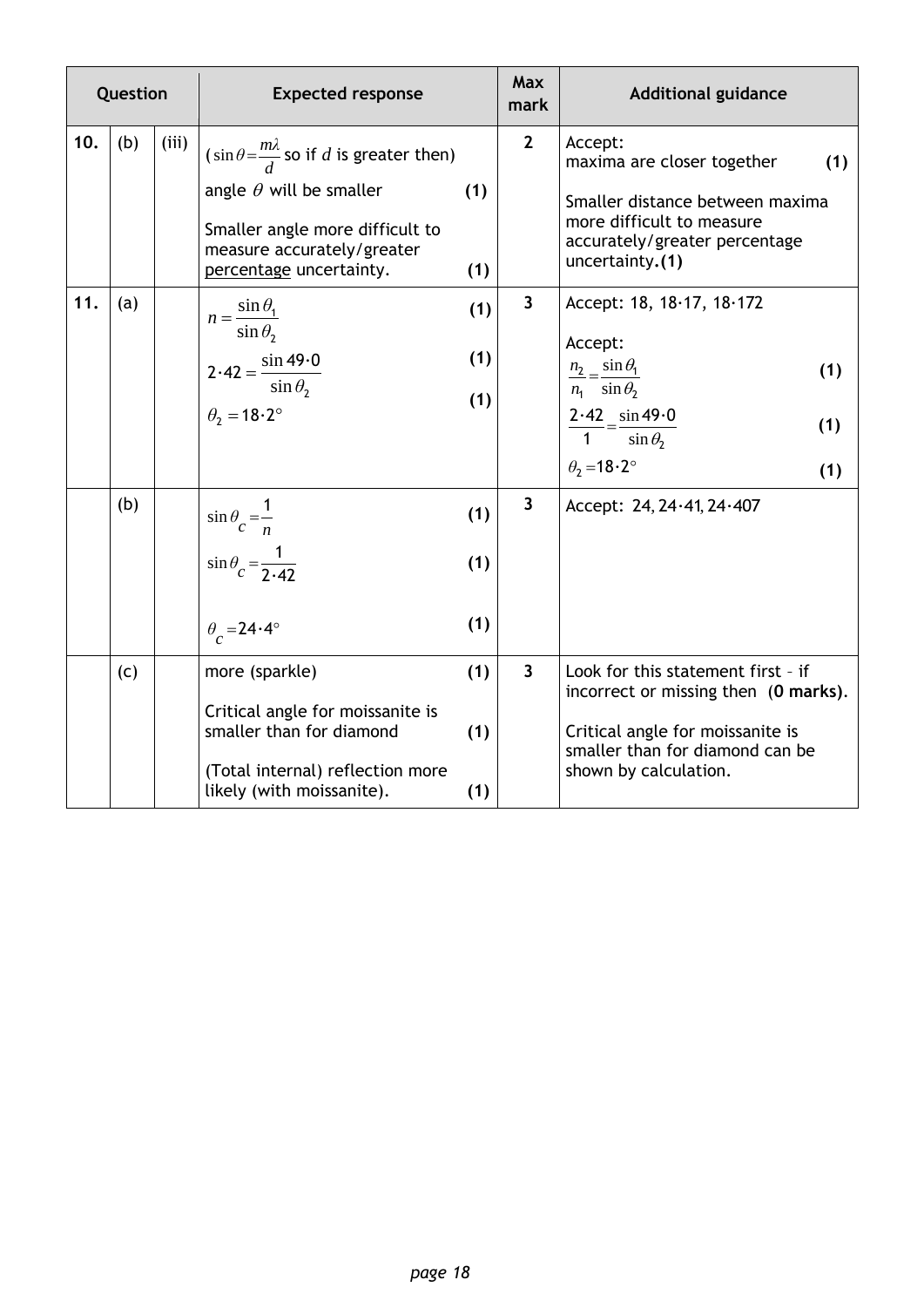| Question |     |       | <b>Expected response</b>             |     | Max<br>mark  | <b>Additional guidance</b>                    |            |
|----------|-----|-------|--------------------------------------|-----|--------------|-----------------------------------------------|------------|
| 12.      | (a) | (i)   | 1.5V                                 |     | 1            |                                               |            |
|          |     | (ii)  | $E = V + Ir$                         | (1) | $\mathbf{3}$ | Accept: 0.2, 0.227, 0.2273                    |            |
|          |     |       | $1.5 = 1.3 + 0.88r$                  | (1) |              | Alternative methods:                          |            |
|          |     |       | $r = 0.23 \Omega$                    | (1) |              | $V = IR$                                      | (1)        |
|          |     |       |                                      |     |              | $0.2 = 0.88 \times R$<br>$R = 0.23 \Omega$    | (1)<br>(1) |
|          |     |       |                                      |     |              | lost volts= $Ir$                              | (1)        |
|          |     |       |                                      |     |              | $0.2 = 0.88 \times R$                         | (1)        |
|          |     |       |                                      |     |              | $R = 0.23 \Omega$                             | (1)        |
|          |     | (iii) | (When the switch is closed) there is |     | $2^{\circ}$  | Independent marks                             |            |
|          |     |       | a current (in the circuit).          | (1) |              | Do not accept 'current increases' on          |            |
|          |     |       | Voltage (is dropped) across the      |     |              | its own.                                      |            |
|          |     |       | internal resistance.                 | (1) |              | 'Lost volts' is not sufficient on its<br>own  |            |
|          | (b) | (i)   | $E = V + Ir$ and $V = IR$            | (1) | $\mathbf{3}$ | Accept: $3, 2.50, 2.500$                      |            |
|          |     |       | <b>OR</b>                            |     |              | Both relationships                            | (1)        |
|          |     |       | $E=I(R+r)$                           |     |              | <b>Both substitutions</b>                     | (1)        |
|          |     |       | $9.0 = I(2.4 + 1.2)$                 | (1) |              | Alternative method:                           |            |
|          |     |       | $I=2.5A$                             | (1) |              | (1)<br>$V = IR$                               |            |
|          |     |       |                                      |     |              | $9.0 = I \times 3.6$                          | (1)        |
|          |     |       |                                      |     |              | $I=2.5A$                                      | (1)        |
|          |     |       |                                      |     |              | For other alternative methods:                |            |
|          |     |       |                                      |     |              | All relationships                             | (1)        |
|          |     |       |                                      |     |              | All substitutions<br>Correct final answer     | (1)<br>(1) |
|          |     | (ii)  | $P = I^2 R$                          | (1) | $\mathbf{3}$ | Or consistent with $(b)(i)$                   |            |
|          |     |       | $P = 2.5^2 \times 2.4$               | (1) |              | Accept 20, 15.0, 15.00                        |            |
|          |     |       | $P = 15$ W                           | (1) |              | For alternative methods:<br>All relationships | (1)        |
|          |     |       |                                      |     |              | All substitutions<br>Correct final answer     | (1)<br>(1) |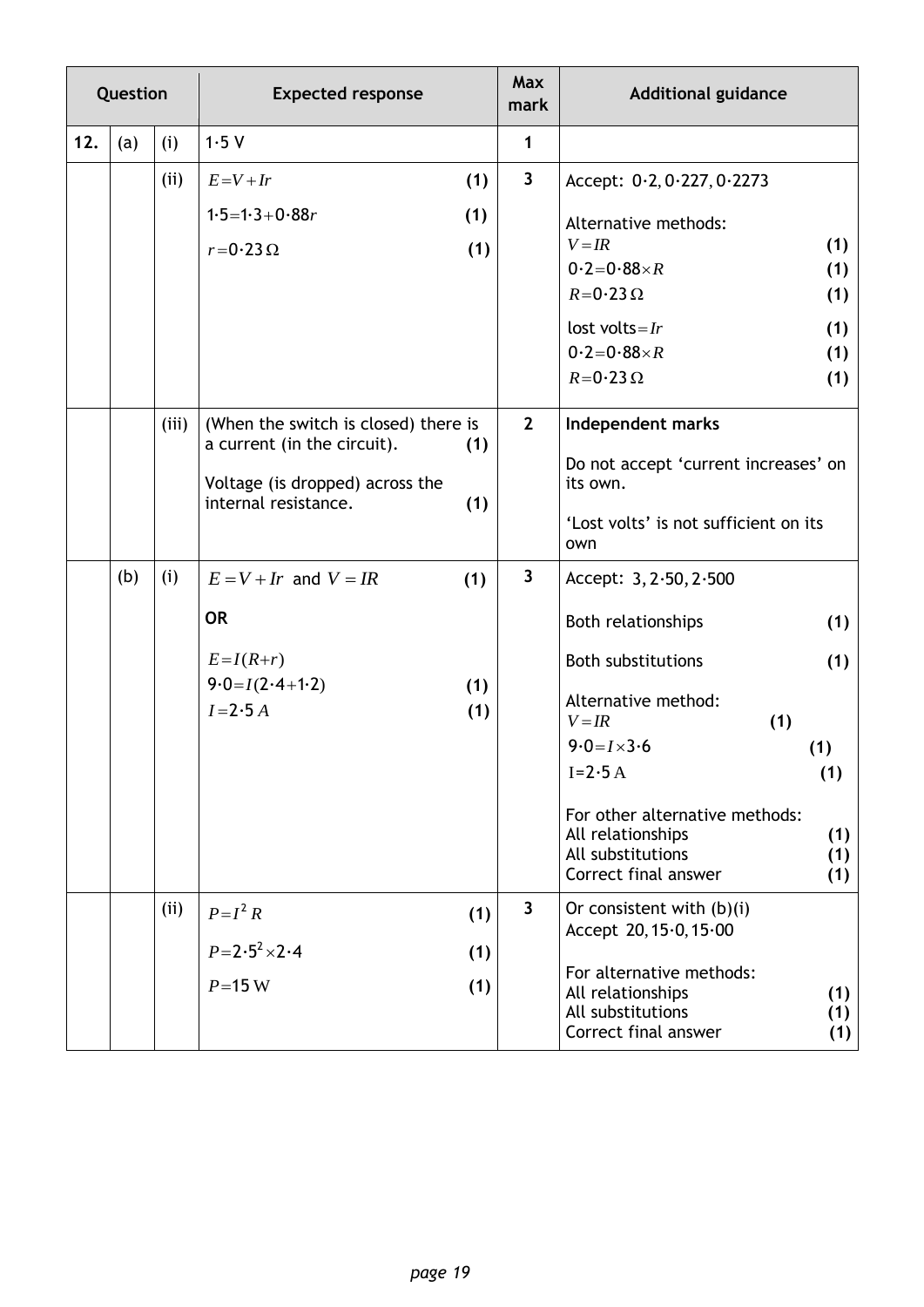| Question |     |  | <b>Expected response</b>                                        |            | <b>Max</b><br>mark      | <b>Additional guidance</b>                                                                                                                                                                                                                                                                                                                                               |
|----------|-----|--|-----------------------------------------------------------------|------------|-------------------------|--------------------------------------------------------------------------------------------------------------------------------------------------------------------------------------------------------------------------------------------------------------------------------------------------------------------------------------------------------------------------|
| 13.      | (a) |  | $C=\frac{Q}{V}$                                                 | (1)        | $\overline{\mathbf{3}}$ | Accept: $3, 2.82, 2.820$                                                                                                                                                                                                                                                                                                                                                 |
|          |     |  | $47 \times 10^{-6} = \frac{Q}{6 \times 0}$                      | (1)        |                         |                                                                                                                                                                                                                                                                                                                                                                          |
|          |     |  | $Q = 2.8 \times 10^{-4} C$                                      | (1)        |                         |                                                                                                                                                                                                                                                                                                                                                                          |
|          | (b) |  | Lower initial current<br>Longer charging time<br>$I\prime$<br>0 | (1)<br>(1) | $\overline{2}$          | Independent marks<br>Line crossing x-axis - maximum<br>(1)<br>Line crossing y-axis - maximum<br>(1)<br>Line must be a curve to award the<br>second mark.<br>Line must tend towards the time axis<br>to gain the second mark.<br>Do not accept:<br>increasing curve - 0 marks<br>straight line - 0 marks                                                                  |
|          | (c) |  | Increase the supply voltage                                     |            | $\mathbf{1}$            | Must clearly indicate the supply<br>voltage is increased/greater.<br>Accept:<br>'increase the voltage supplied to the<br>circuit'.<br>'increase the voltage supplied to the<br>capacitor'.<br>Do not accept:<br>increase the voltage across the<br>capacitor' on its own.<br>Do not accept any implication of<br>power supply being replaced by<br>another power supply. |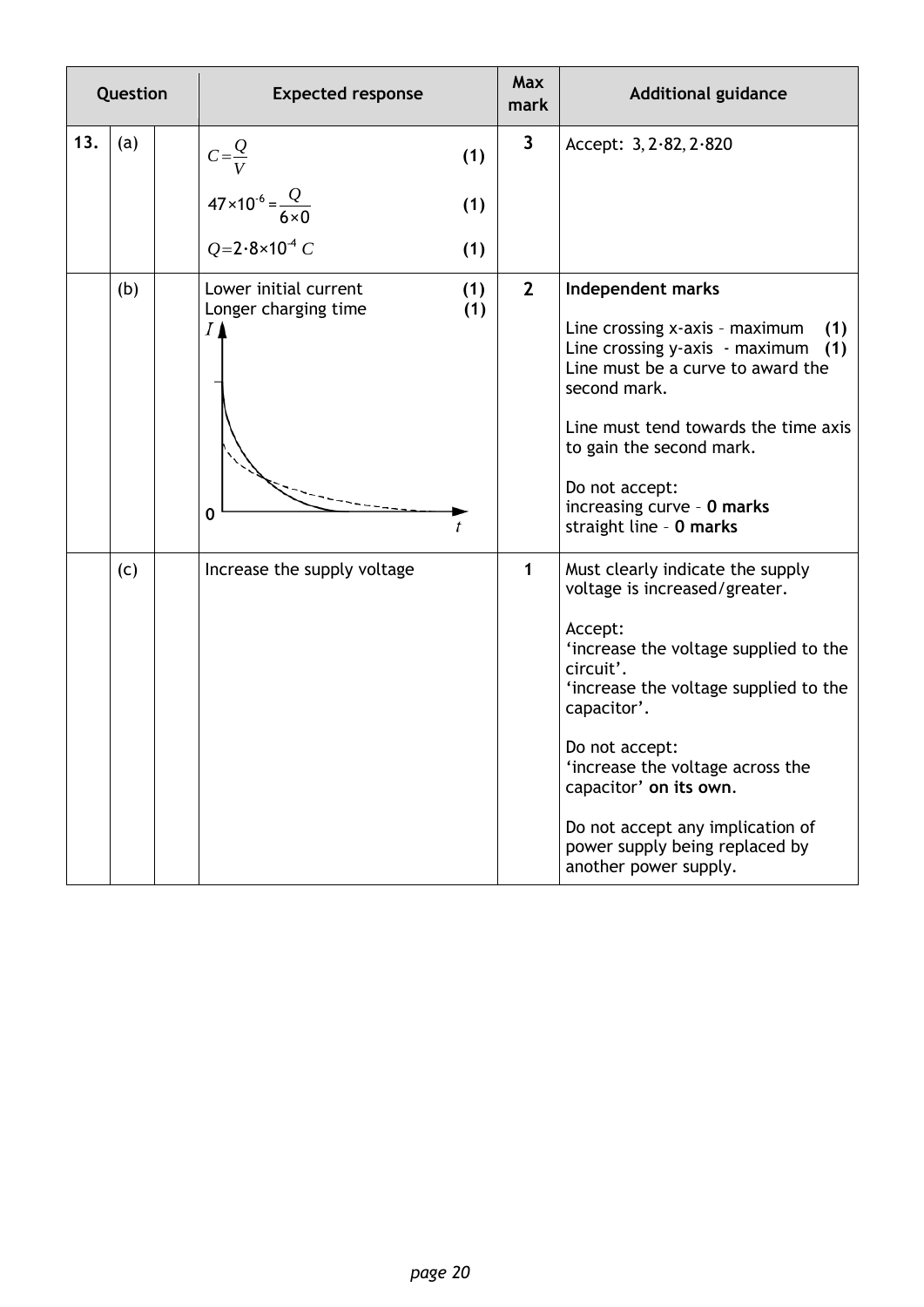| Question |     | <b>Expected response</b>                                                                                                                                                                                                                                                                                                                                                                                                                                                                                                                                                                                                                                                                                                                                                                                                                                                                                                                                                                                                                                                                                                                                                                                                                                                                                                                                                                                                                         | <b>Max</b><br>mark      | <b>Additional guidance</b>                                                                                                                                                                          |
|----------|-----|--------------------------------------------------------------------------------------------------------------------------------------------------------------------------------------------------------------------------------------------------------------------------------------------------------------------------------------------------------------------------------------------------------------------------------------------------------------------------------------------------------------------------------------------------------------------------------------------------------------------------------------------------------------------------------------------------------------------------------------------------------------------------------------------------------------------------------------------------------------------------------------------------------------------------------------------------------------------------------------------------------------------------------------------------------------------------------------------------------------------------------------------------------------------------------------------------------------------------------------------------------------------------------------------------------------------------------------------------------------------------------------------------------------------------------------------------|-------------------------|-----------------------------------------------------------------------------------------------------------------------------------------------------------------------------------------------------|
| 13.      | (d) | Award 3 marks where the candidate<br>has demonstrated a good<br>understanding of the physics<br>involved. They show a good<br>comprehension of the physics of the<br>situation and provide a logically<br>correct answer to the question<br>posed. This type of response might<br>include a statement of the principles<br>involved, a relationship or an<br>equation, and the application of<br>these to respond to the problem.<br>The answer does not need to be<br>'excellent' or 'complete' for the<br>candidate to gain full marks.<br>Award 2 marks where the candidate<br>has demonstrated a reasonable<br>understanding of the physics<br>involved. They make some<br>statement(s) that are relevant to the<br>situation, showing that they have<br>understood the problem.<br>Award 1 mark where the candidate<br>has demonstrated a limited<br>understanding of the physics<br>involved. They make some<br>statement(s) that are relevant to the<br>situation, showing that they have<br>understood at least a little of the<br>physics within the problem.<br>Award 0 marks where the candidate<br>has not demonstrated an<br>understanding of the physics<br>involved. There is no evidence that<br>they have recognised the area of<br>physics involved, or they have not<br>given any statement of a relevant<br>physics principle. Award this mark<br>also if the candidate merely restates<br>the physics given in the question | $\overline{\mathbf{3}}$ | Candidates may use a variety of<br>physics arguments to answer this<br>question.<br>Award marks based on candidates<br>demonstrating, overall, good,<br>reasonable, limited or no<br>understanding. |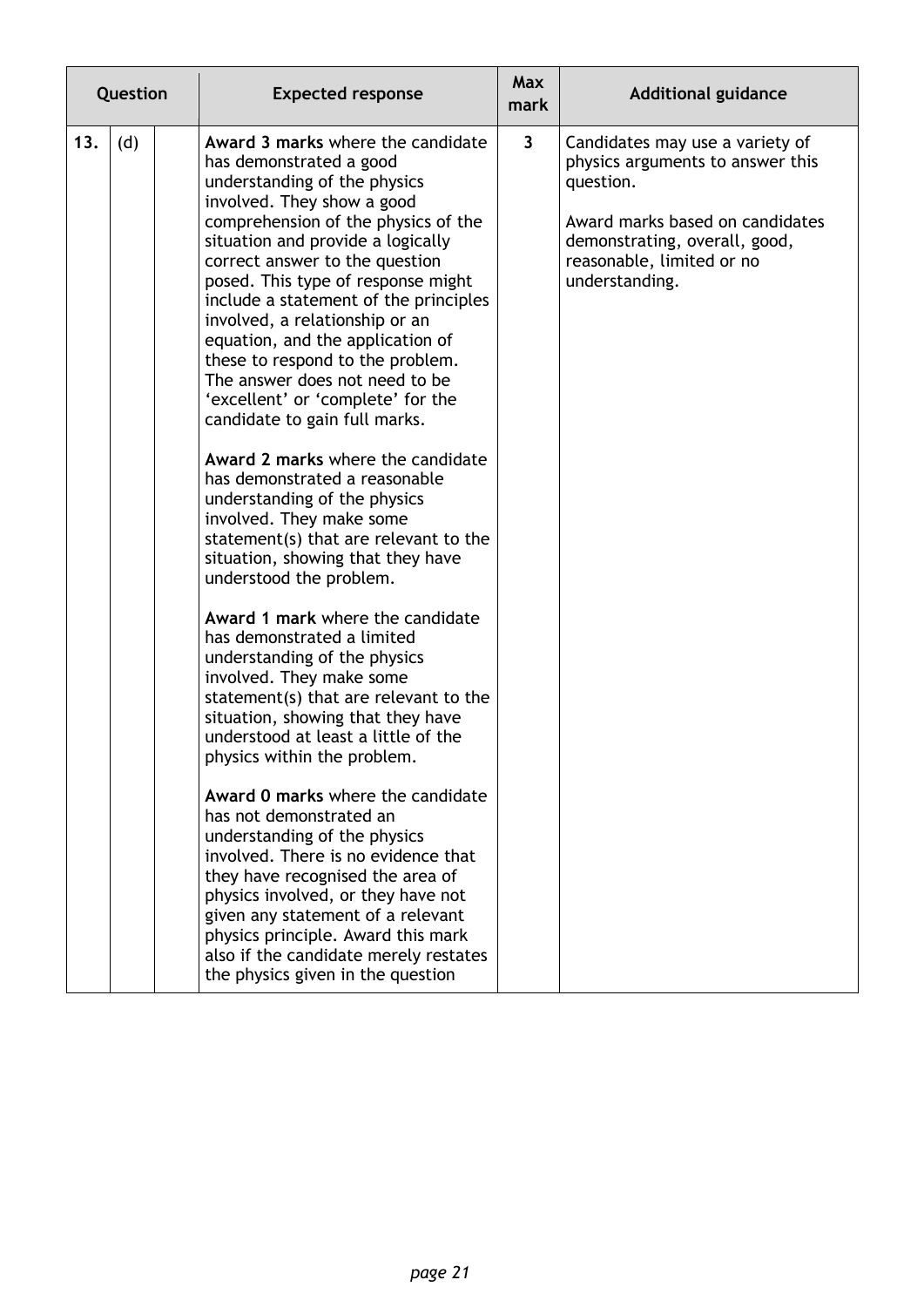| Question |     |  | <b>Expected response</b>                                                          |                                                                                                                                                  |            | <b>Max</b><br>mark | <b>Additional guidance</b>                                                                                                                                                                                                        |
|----------|-----|--|-----------------------------------------------------------------------------------|--------------------------------------------------------------------------------------------------------------------------------------------------|------------|--------------------|-----------------------------------------------------------------------------------------------------------------------------------------------------------------------------------------------------------------------------------|
| 14.      | (a) |  | Solid<br>X<br>Ÿ<br>$\overline{Z}$                                                 | Category<br>insulator<br>semiconductor<br>conductor                                                                                              |            | $\mathbf{1}$       | Must have all 3 correct.                                                                                                                                                                                                          |
|          | (b) |  | small.<br>conduction band.                                                        | The energy gap/band gap (between<br>the valence and conduction bands) is<br>Some electrons have enough energy<br>to move from the valence to the | (1)<br>(1) | $\overline{2}$     | Independent marks<br>To access second mark, valence and<br>conduction band must be included in<br>answer.<br>The direction the electrons move<br>must be clear.<br>Do not accept:<br>'valency' as a name for the valence<br>band. |
|          | (c) |  | Increases (conductivity).                                                         |                                                                                                                                                  |            | 1                  | Do not accept:<br>'reduces resistance' on its own.                                                                                                                                                                                |
|          | (d) |  | $\left(\frac{2\cdot3\times10^3}{1\cdot7\times10^8}\right) = 1\cdot4\times10^{11}$ |                                                                                                                                                  | (1)        | $\overline{2}$     | Accept:<br>$\left(\frac{10^3}{10^8}\right) = 10^{11}$<br><b>OR</b><br>$(3-(-8)) = 11$<br>(1)                                                                                                                                      |
|          |     |  | magnitude) greater                                                                | Resistivity of silicon is 11 (orders of                                                                                                          | (1)        |                    | Accept:<br>11 greater on its own<br>(2)<br><b>OR</b><br>Resistivity of copper is 11 (orders of<br>magnitude) smaller.<br>(2)                                                                                                      |